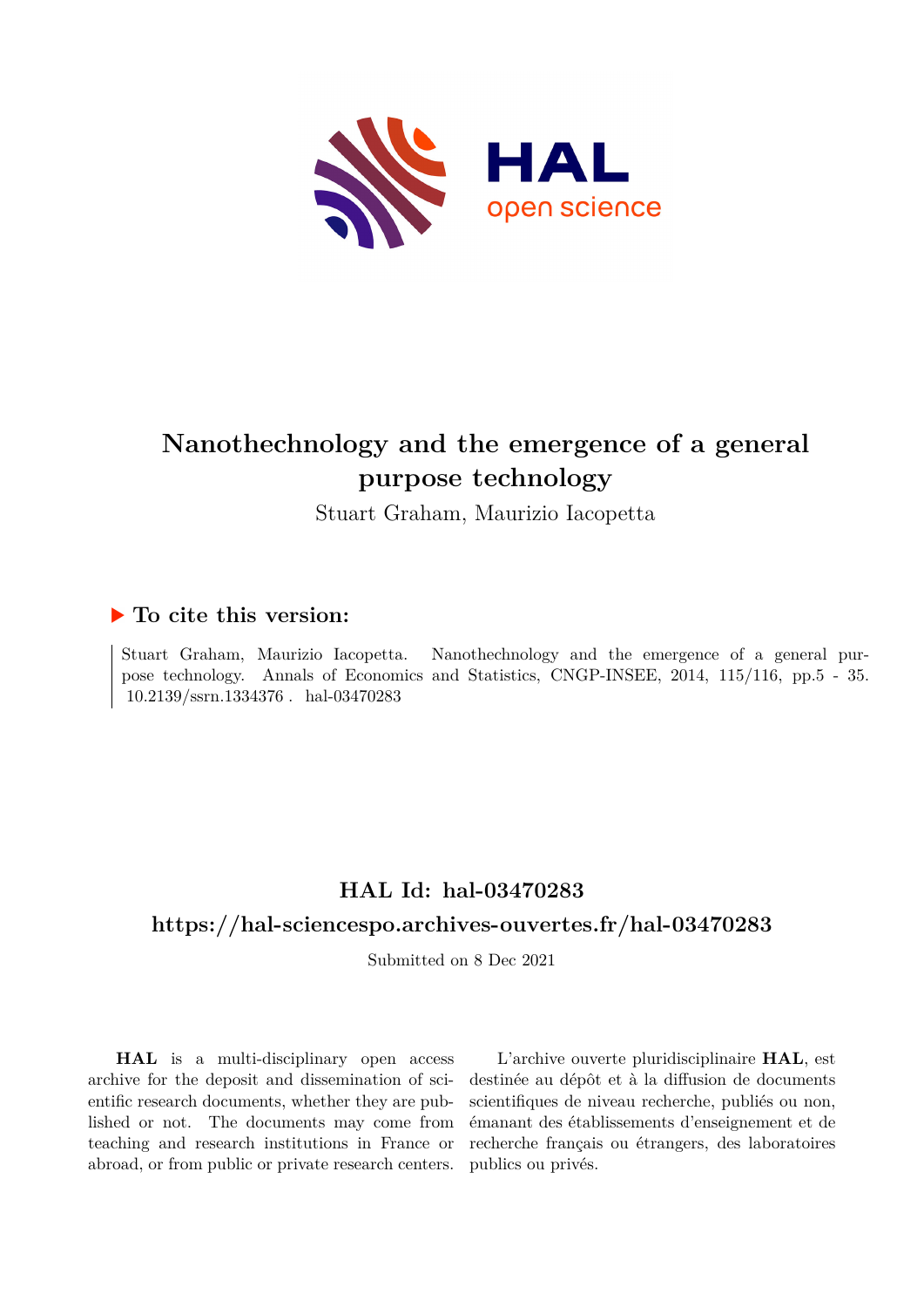ANNALS OF ECONOMICS AND STATISTICS NUMBER 115/116, DECEMBER 2014

# Nanotechnology and the Emergence of a General Purpose Technology

Stuart J. H. GRAHAM

Maurizio IACOPETTA

*Georgia Institute of Technology, Scheller College of Business*

*OFCE, Sciences-Po, and SKEMA Business School*

This article examines how closely nanotechnology resembles a general purpose technology (GPT). Using patented nanotechnology inventions during 1975-2006, we test for characteristics of GPTs identified in the prior literature, and find evidence that nanotechnology shows both "pervasive" adoption and "spawning" of follow-on innovation. Offering a methodological contribution, we employ concentration indexes such as the Gini index and Lorenz curve to construct "knowledge dissemination curves" for different technologies, thereby providing evidence that nanotechnology shares relevant characteristics with other GPTs. Using an entirely new dataset, we use three different definitions of a "nanotechnology patent" and calculate patent generality indexes, finding that nanotechnology patents are significantly more likely to be referenced across technology space than are patents in information technology, another widely-adopted GPT. In another contribution, we suggest that innovative materials may demonstrate the characteristics of a GPT, and provide a historical parallel between the advancement of steel technology in the 19th Century with that of nanotechnology in the present day.\*

# I. Introduction

While modern economies are driven by knowledge expansion and innovation, there is disagreement on how to characterize the process of technological change. On one hand, a significant part of the endogenous growth literature describes the process of innovation as a sequence of incremental changes that either improve the quality of inputs or expand the menu of technologies (see BARRO and SALA-I-MARTIN [2004] for a review). But in the mid 1990s a group of scholars, alert to the contribution of economic historians, began a systematic effort to give an alternative formal representation to technical progress (see HELPMAN [1998]). Their approach conceptualized the process as non-linear, in contrast to the linear one hypothesized in the earlier endogenous growth literature.

The non-linear model cycle developed by these scholars starts with a major breakthrough technology which opens up new opportunities to develop incremental innovation which, in turn, facilitates the use of the radical innovation ex post. This model of innovation implies a different view of the long-run dynamics of an economy, in which phases of development are organized along the introduction and the diffusion of radical "game changing" innovations, such as the steam or the combustion engine, electricity and the dynamo, and information technologies and the computer. BRESNAHAN and TRAJTENBERG [1992; 1995] introduced the term "general purpose technology" (GPT) to describe the innovation at the center of technological change,

\*JEL: O33, O34, O30 / KEY WORDS: Nanotechnology, General Purpose Technology, Patent Analysis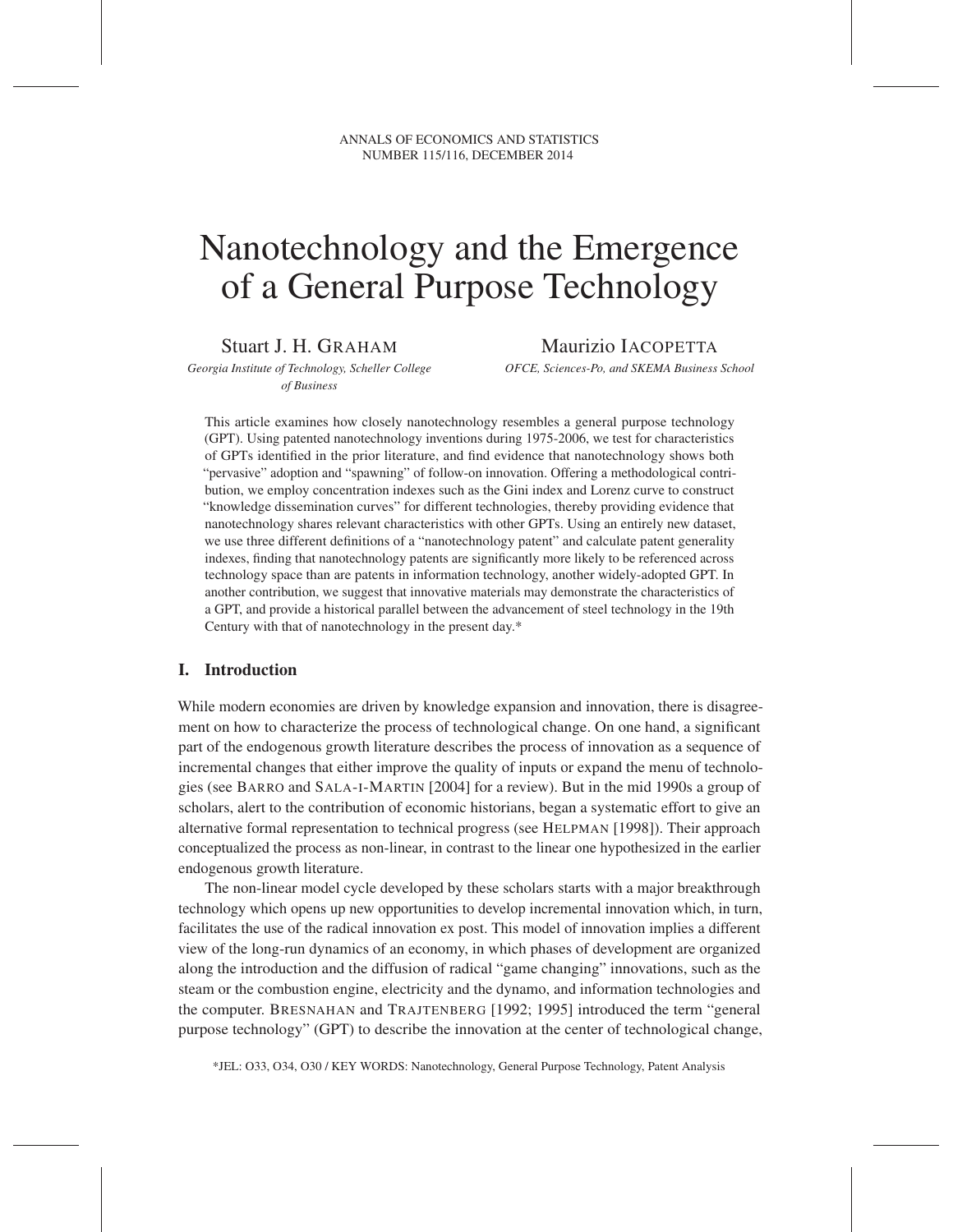suggesting that such innovations would be a driver of economic dynamism in modern economies. In contrast to the endogenous growth literature, the newer GPT literature builds on the insights of ROSENBERG [1963] and other economic historians who suggested that, to adequately understand the process of technology development, one must consider both the rate *and direction* of technical change.

In this article, we investigate how closely "nanotechnologies" share some identifiable characteristics with past GPTs. Understanding the main features of an emerging GPT is relevant for making predictions about its effects on the dynamics of the economy, and for informing government policies on how best to allocate public resources to facilitate the development and rapid diffusion of new technology. BRESNAHAN and TRAJTENBERG [1995] have theoretically demonstrated that if innovation is driven by GPTs, then in a decentralized economy firms under-invest in the development and adoption of such new technologies. Predicting the key technologies in which to invest is a growing concern of countries that are trying to "catch up" with nations performing closer to the world's constantly-moving technological frontier. As an example, Taiwan and Malaysia have made large investments to attract foreign firms to perform R&D locally, intending that science and technology will spill over into other sectors of their economies (see BUNNELL [2003]; LIU and CHEN [2003]).

We will conduct our analysis of the emergence of a GPT by examining patent data, including citations made to other patents. The data we use originate primarily in the US Patent and Trade Office (USPTO), although we also use some data from the European Patent Office (EPO). In completing our analysis, we rely upon three aspects of a GPT emphasized in the literature: technological dynamism (the characteristic that the technology should improve over time), pervasiveness (that it should be adopted in many sectors), and its propensity to spawn other innovations (that it should accelerate the invention of follow-on processes, products, or materials). Our investigation will focus mainly on these last two aspects because these are the primary source of positive externalities.<sup>1</sup>

As a methodological contribution, we employ a novel method to evaluate the feature of innovation spawning using patent citation data. In the existing literature exploiting patent data, a high value in a patent's generality index has been read to imply *both* greater pervasiveness and a higher likelihood to spawn follow-on innovations in other sectors. Our article for the first time we are aware separates these two aspects of a GPT and empirically tests for innovation spawning by analyzing the distribution of "knowledge spillovers" across patent classes. We also add to a growing literature that tests the GPT characteristics of different technologies using patent data (FELDMAN and YOON [2012]; HALL and TRAJTENBERG [2004]; MOSER and NICHOLAS [2004]) by examining nanotechnology and comparing this new technology with GPT candidates identified in previous studies.

This article continues our earlier work (YOUTIE, IACOPETTA, and GRAHAM [2008]) testing with patent data whether nanotechnology is a GPT.<sup>2</sup> In that previous study, we concluded

<sup>1.</sup> As pointed out by LUCAS [2002], externalities are likely to be a key aspect of any explanation of modern development. KLENOW and RODRIGUEZ-CLARE [2005] tested several classes of models which feature externalities in the accumulation of knowledge possessed by firms, by workers or by researchers, and other models in which externalities are absent. Through these tests, they were able to confirm Lucas' intuition that models without externalities cannot match basic macroeconomic stylized facts.

<sup>2.</sup> SHEA [2005] and PALMBERG and NIKULAINEN [2006] also hypothesize that nanotechnology may be a GPT because it is likely a disruptive and radical technology but follows a different methodology to verify the conjecture.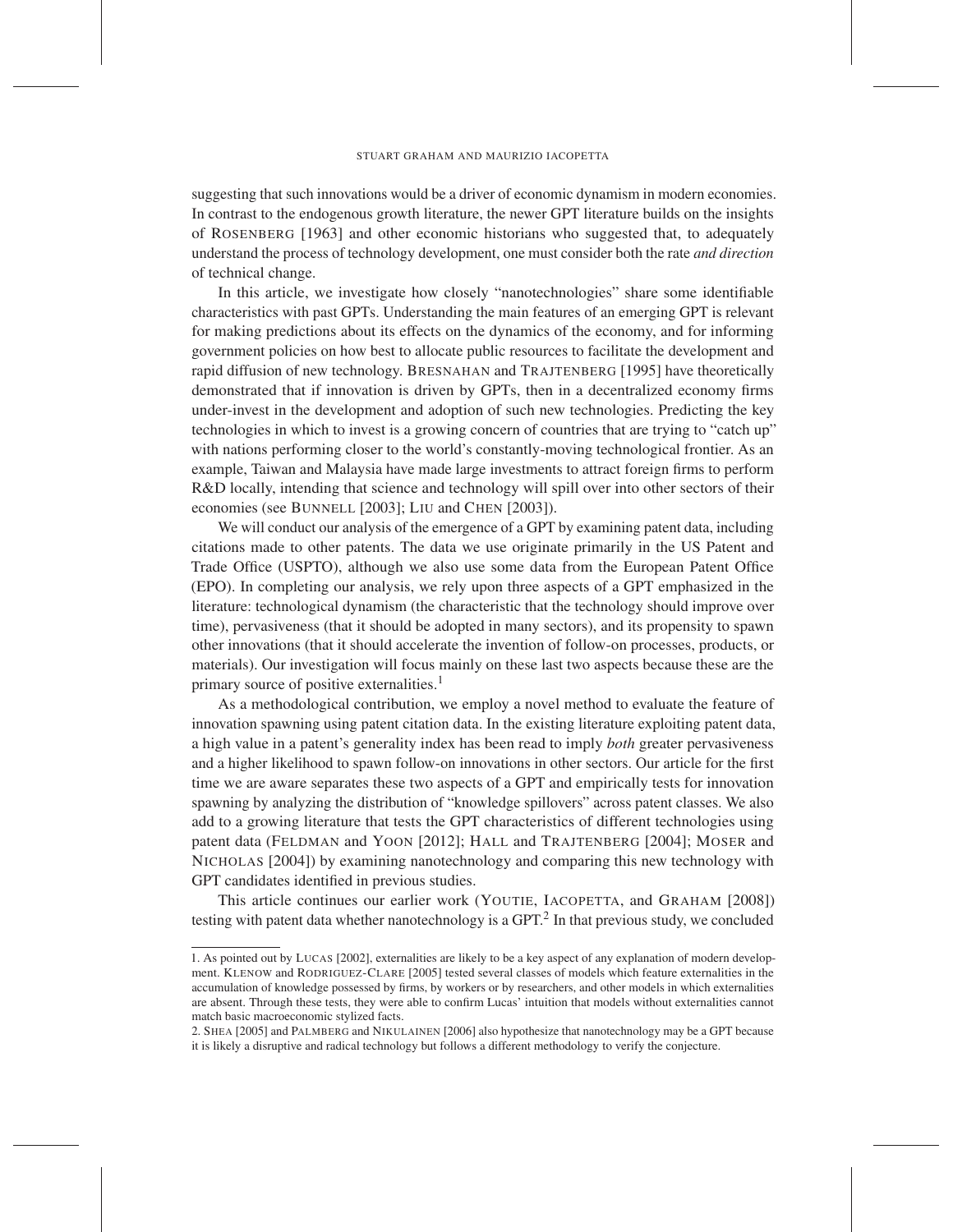that patent generality scores associated with nanotechnology are comparable with those of information technology (IT), thereby providing some preliminary evidence that nanotechnology is a GPT. That evidence was limited, however, in terms of scope, coverage, and timing. With this article we complement that study by employing different and updated data, thus providing additional support to our earlier findings, as well as adding additional analyses and evidence.

Our article also offers a contribution in terms of using nanotechnology data. In previous work that examined nanotechnology patenting in the United States, it has been common to rely exclusively on one definition – whether it be the classification-based definition of the USPTO or a simple keyword search of patent titles or abstracts, such as a Boolean search of any term including the stem "nano-." In our study, we rely upon three different definitions of US-granted "nanotechnology patents:" The technology classification applied by the USPTO (3-digit), a comprehensive keyword definition created at the Georgia Institute of Technology (see PORTER *et al.* [2008]), and, for the first time to our knowledge, matches from the US data to the European Patent Office's experimental patent classification for nanotechnology, Y01N.

Our methodology is inspired by authors who have used industry data instead of patents, and in so doing were able to examine pervasiveness and innovation spawning separately. We build on a test employed by JOVANOVIC and ROUSSEAU [2005] for the pervasiveness of electricity and of IT using diffusion curves across industry sectors (using the share of horse power electrified, and the IT shares of capital stock, respectively). They inferred that follow-on innovations were spawned by the GPT, using as evidence the frequency of initial public offerings (IPOs) by firms that embraced these new technologies. We similarly evaluate pervasiveness by building dissemination curves for the three selected technologies, but instead of using stock market data – which is not commonly available for nanotechnology firms – we rely upon patent citation patterns. We exploit the historical aspect of the patent data and proxy for knowledge flows running from the nanotechnology field to other innovation fields. For evaluation, we compare the results for nanotechnology patents with those we obtain by examining a technology often considered to be a GPT (i.e., IT) and a technology that had specific application primarily to one industry (i.e., the combustion engine in the automobile industry). The main aspect that we want to uncover is whether these external knowledge flows are limited to a handful of patent classes, or whether the effect of these flows can be seen more generally across many classes.

In a further contribution, we draw a historical parallel between the advancement of steel technologies and nanotechnology, and to suggest that both share commonalities with other GPTs. This view is consistent with the historical record, since GPTs are often associated with technological eras, such as the "long waves" described by KONDRATIEV [1935]. While the last quarter of the  $20<sup>th</sup>$  century has been labeled the "Age of Information Technology"<sup>3</sup> and the first quarter of the 20<sup>th</sup> century is often called the "Age of Electricity,"<sup>4</sup> historians also refer to the last third of the  $19<sup>th</sup>$  century as the "Age of Steel" (see LANDES [1969], pp. 249-259) or combine eras together as the "Age of Electricity and Steel" (see FREEMAN and SOETE [1997], pp. 55-84). Steel is often referenced along with these other GPTs as defining an economic era,

<sup>3.</sup> The US Department of Defense C4ISR Cooperative Research Program (CCRP) has published several volumes edited by David S. Alberts referred to as an anthology on the information age. For the first in the series, see ALBERTS and PAPP [1997].

<sup>4.</sup> But see MOSER and NICHOLAS [2004] for a contrarian view on the revolutionary aspects of electricity.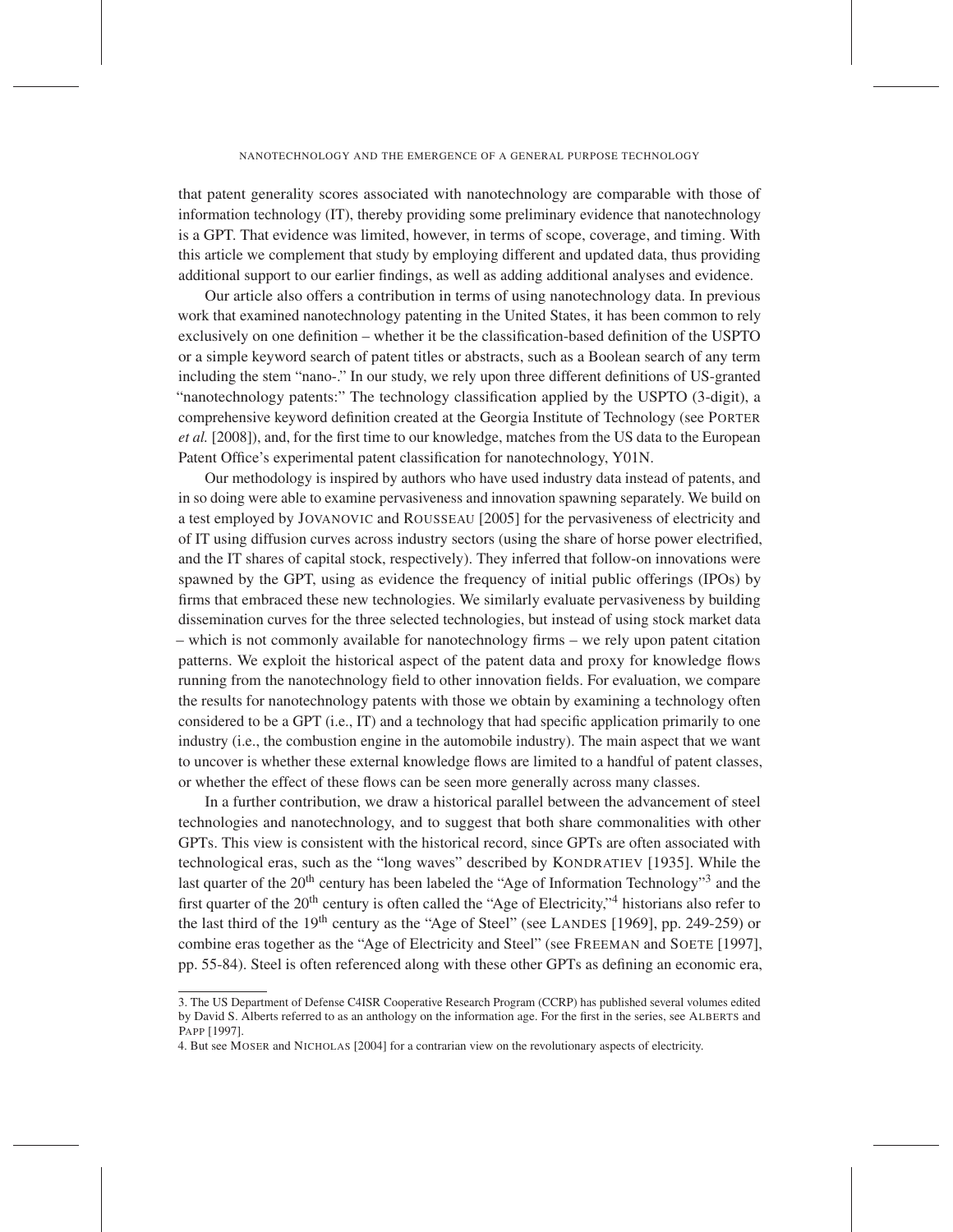and – like nanotechnology – steel was a new material which we contend fulfills the three GPT definitional criteria.

Our article is subject to the usual limitations of studies that attempt to infer the features of innovation through patents. First, not all innovative activity is reflected in the patent system. Secondly, a given patent class (assigned by patent examiners) does not necessarily have a clear correspondence with a technological field. While there is little we can do to correct for the first point, we do address the second issue by using alternative classification systems for robustness (we use both USPTO and IPC patent classes), and by using alternative methods to define IT, computer / software, and nanotechnology patents.

The balance of this article is organized as follows. Section two discusses links between our article and the GPT literature, making the case that the latter has neglected the historical role of "new materials" in propelling dynamism in economies. Section three moves to an analysis of the patent data, demonstrating that patenting activity is highly concentrated in a few technology classes. Section four discusses the concept of "innovation spawning" and examines its presence by using knowledge-flow dissemination curves. In section five we provide a comment on the question of technology "convergence." Section six builds and explains our patent citation "generality" indexes, finding strong and persistent evidence of "pervasiveness" in nanotechnology patents. We provide a discussion of our findings in section seven. Section eight concludes.

## II. General Purpose Technologies

The starting point of the GPT literature is the seminal article of BRESNAHAN and TRAJTEN-BERG [1992], who criticize the smooth view of the innovation process underlying the theoretical models by ROMER [1986; 1990] and AGHION and HOWITT [1992].<sup>5</sup> According to BRESNA-HAN and TRAJTENBERG [1992], much of modern economic growth unfolds in a particular way. First there is a major innovation, which is relatively rough and subject to gradual improvement. This basic technology spurs new secondary innovations in a like-tree structure. As the number of downstream technology applications increase, there are greater incentives to improve the basic technology, making it more and more efficient. At the same time that the basic technology is being perfected, a wider breadth sectors find it beneficial to adopt it.

Contrary to standard economic growth theory, the GPT literature considers the technology dissemination process. The basic idea of the model proposed by HELPMAN and TRAJTENBERG [1998] is that GPTs do not come "ready to use off the shelf" – they must be complemented by the development of a new family of equipment (and processes) which requires the diverting of resources from production into development. A new GPT will be adopted only after the number of new secondary technologies hits a critical mass. During this "sowing" phase, measured output declines as the economy is preparing itself to replace existing equipment (associated with a pre-existing GPT) with new equipment (complementary to the new GPT), a phenomenon that

<sup>5.</sup> BRESNAHAN and TRAJTENBERG [1992] is not the first formal work to characterize growth as a mix of major innovations, each of which was followed by a family of incremental innovations. Pioneering work by JOVANOVIC and ROB [1990] generates waves in production by assuming that a groundbreaking technological change is followed by secondary innovation.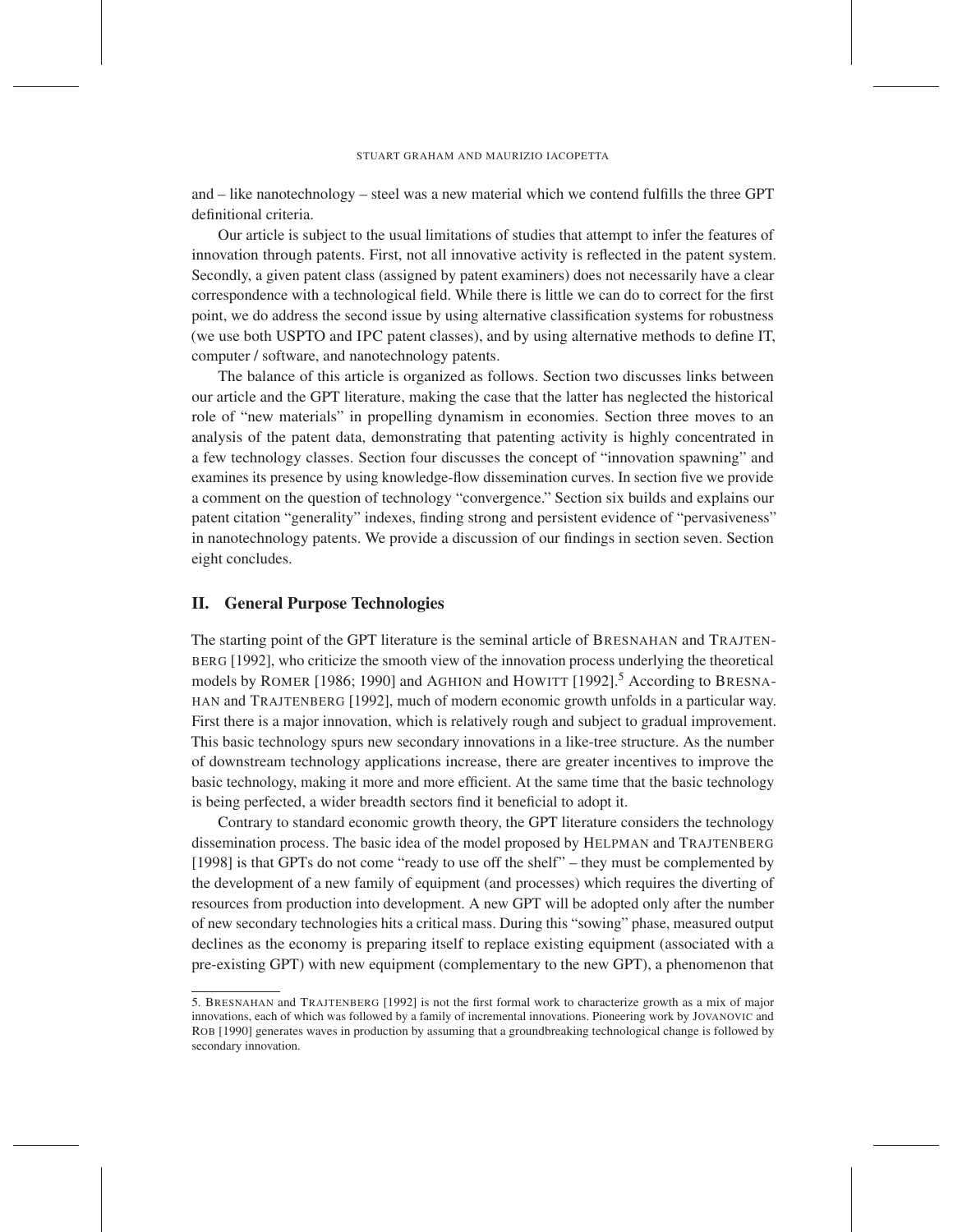may generate a productivity slowdown.<sup>6</sup> This mechanism has not been corroborated empirically, at least at low frequency, because R&D spending in the US after WWII has expanded at a relatively constant pace, both as a percentage of GDP and as a fraction of the labor force, whereas the economy has shown periods of expansion and depression. In the alternative, others suggest that the adoption of a GPT causes a productivity slowdown because there are hidden adoption costs: Firms must be reorganized and workers need to acquire new skills specific to the new GPT (see DAVID [1990]).

Several technologies have been considered as candidates for being GPTs (see LIPSEY, CARLAW, and BEKAR [2006] for a review). Interestingly, most authors have been attracted by the revolutionary role played by new forms or sources of energy (e.g., steam, electricity, engines), new forms of transportation (e.g., ships, railroads), or some combination of them (e.g., steam-powered rail engines). There is a notable exception, however, in that new materials have not been included. This omission is surprising given that, for example, economic historians point to the central role played by advances in chemicals and the chemical industry in the rise of German, Swiss, Danish, Italian, and Polish industrial might in the 19<sup>th</sup> and 20<sup>th</sup> centuries.<sup>7</sup> Even today, chemicals account for a large fraction of the most-cited patents, many of which are generally adopted across technology space (see HALL and TRAJTENBERG [2004], Table 8, and MOSER and NICHOLAS [2004], Table 1).

# II.1*. Materials as GPTs: A Case for Steel*

Materials, we argue, may serve as a GPT. In his classic work, LANDES [1969] divides the industrialization process of Western Europe into "technological eras," each of which is driven by a technological prime-mover. James Watt's steam engine was the prime-mover of the first phase of the Industrial Revolution, and its diffusion throughout the economy revolutionized the organization of existing sectors, such as metallurgy, textiles, and transportation.<sup>8</sup> But Landes attributes emulation in continental Europe for the creation and use of new materials: That is, the rise of the new chemical industry. Indeed, he puts at the center stage of modern German industrial development that nation's advances in metallurgy, along with the adoption of new sources of power (steam, combustion engine), and the distribution of energy (electricity). Metallurgy is properly a branch of applied chemistry, but given that modern economies are built on steel, historians have tended to consider it as separate from other chemical manufacture. Landes names the last third of the 19<sup>th</sup> century the "Age of Steel."

We suggest that steel, a material, easily satisfies the three main criteria of a GPT, to wit: pervasiveness, the spawning of downstream innovations, and technological dynamism.<sup>9</sup>

<sup>6.</sup> For analysis of this hypothesized slowdown, see BASU and FERNALD [2008].

<sup>7.</sup> Authors in HOMBURG, TRAVIS, and SCHRÖTER [1998] argue that the period from 1850 to 1914 was extremely important in the development of the chemical industry. Chemistry combined technology and science to become one of the most important industries in the Second Industrial Revolution. A similar argument is developed in LANDES [1969]. Despite this, growth economists seem to have been less interested in chemistry than some other sciences.

<sup>8.</sup> Of course, hundreds of other innovations occurred in England during this period, and only some are directly associated with the steam engine, as witnessed by the broad set of technologies displayed at London's Crystal Palace Exposition in 1851 and other technology fairs organized later in other European cities. See generally MOSER [2005].

<sup>9.</sup> Previous characterizations of GPTs often included a 'generic function' such as the steam engine's "rotary motion." But this generic function imposes an unnecessarily restrictive definition on a major breakthrough technology, and we do not consider it further.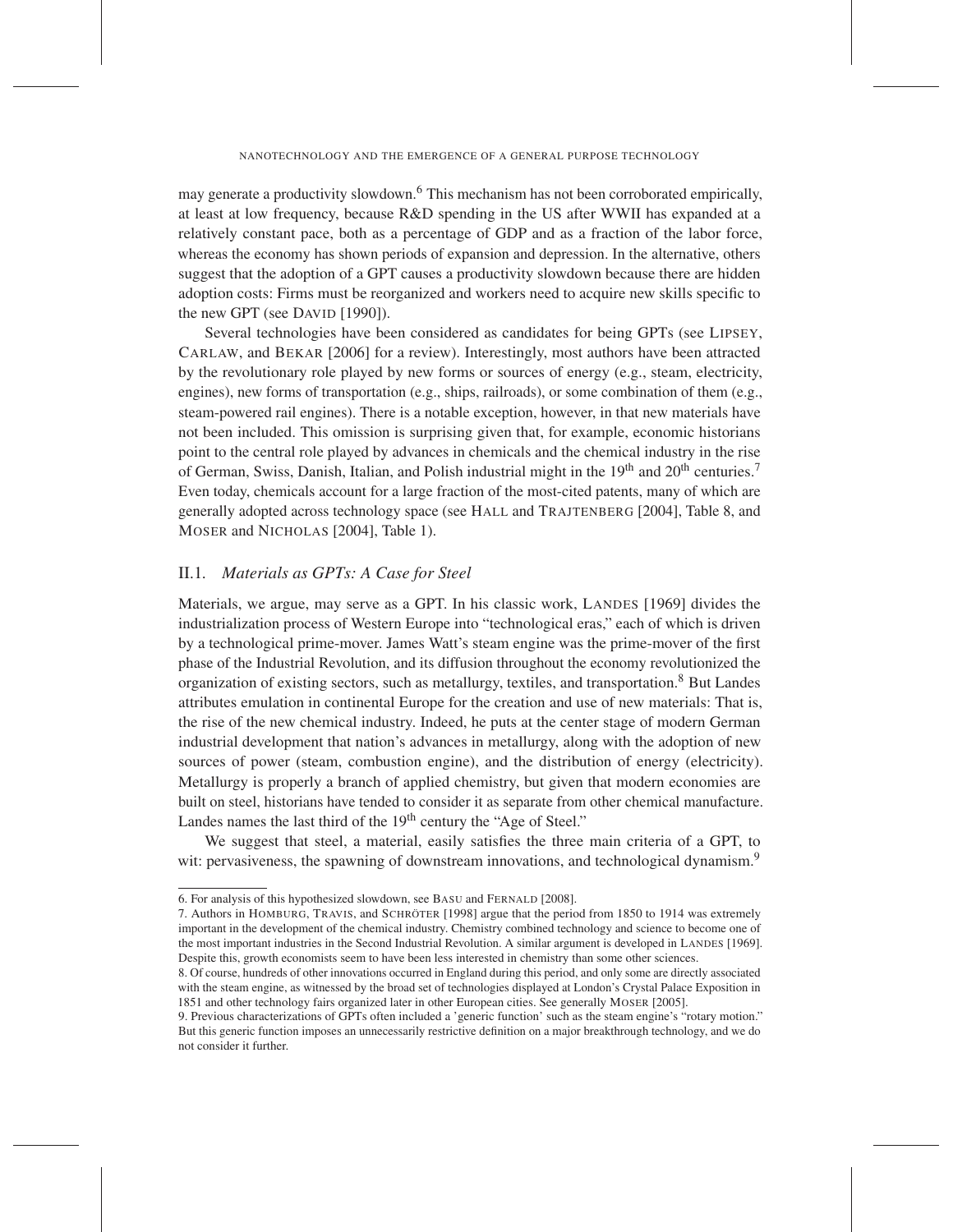In terms of pervasiveness, modern industry is built on a framework of steel. Furthermore, steel is used widely in household appliances and ubiquitously in transportation infrastructure. A parsimonious way of looking at the dissemination of this material in its technological infancy, and the complementary construction of new machines, would be to examine total steel production by the top producer countries of Britain, France, Germany and Belgium. In 1861, before the Bessemer process of mass steel production was adopted, aggregate steel production in these four nations was approximately 125,000 tons per year. In 1913 after the Bessemer process had taken hold, total production amounted to 32,000,000 tons, a gain of 83 fold, or a growth of approximately 10 per cent per year (see LANDES [1969], p. 259). This evidence supports the historical record – steel was being widely applied to uses throughout these economies.

Steel has also spawned complementary innovations. Steel's strength in proportion to weight and volume makes possible the creation of lighter, smaller and yet more precise and rigid–hence faster–machines and engines. This strength also makes it an excellent construction material, especially in shipbuilding, where the weight of the vessel and the resulting space left for cargo allow transportation efficiencies. Hence steel allowed the creation of new, more efficient machines and engines, induced architects and engineers to create lighter designs for industrial plants, buildings and houses, and made possible the creation of a large array of equipment used by both industry and household.

If steel is to fit the definition of a GPT it should also exhibit "technological dynamism," a characteristic for which we can test using two methods. We can measure improvements in the quality of the product, or we may calculate a reduction in the product's production cost (the latter reflecting corresponding process innovations, as in GORT and KLEPPER [1982]. To be parsimonious, we report data on the prices of steel from LANDES [1969] assuming these reflect production cost.<sup>10</sup> While in 1815 the price of steel was £ 700 per ton in England, by the middle of the 19<sup>th</sup> century it had fallen to £ 55 in Sweden, a substantial reduction even when ignoring inflation. While new market entry and economies of scale in production were important determinants of price reduction, new organizational and process innovations also played a significant role. By 1850, innovations like the "puddling" production process had driven prices down to about £ 22 per ton. When the Bessemer and Siemens-Martin process innovations were introduced in the late 1850s, steel was selling at market for  $\pounds$  7 per ton. Hence, in 1860 the price of steel suggests the commodity was approximately two orders of magnitude less costly to produce than it had been in 1815, amounting to a constant decline of about 10 percent per year. In the following 35 years, the price fell an additional 90 per cent, corresponding to an annual decline of about 2.5 percent. Such price reductions are not unlike those shown across 23 product industries by GORT and KLEPPER [1982], declines that they attribute during industry life-cycles primarily to innovation, not firm entry or economies of scale.<sup>11</sup>

<sup>10.</sup> LANDES [1969], pp. 253-55, provides what appear to be reliable data on the price of cast steel.

<sup>11.</sup> How does this decline in the price of steel compare with other GPT candidates such as IT, electricity, and motors? According to our calculation based on figure 11 in JOVANOVIC and ROUSSEAU [2005], over the span of a century the price of motors and vehicles declined at a similar rate (2.3 per cent per year). The rate of price decline in IT equipment since the earlier 1960s is ten times larger, but exhibits a quite exceptional phenomenon from a historical perspective.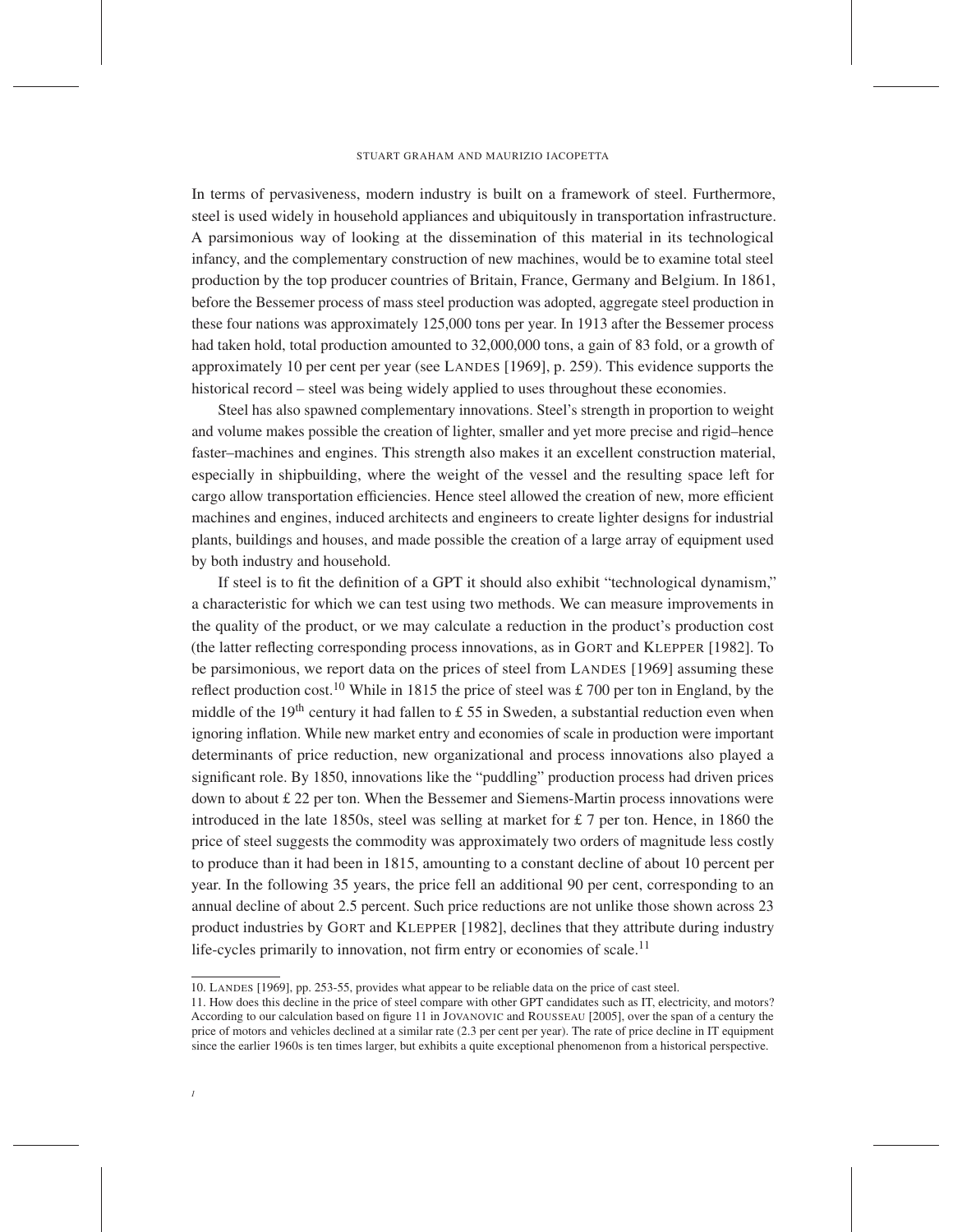## II.2*. Comparison: Nanotechnology and Steel Technology*

The parallel between steel and nano-materials must be drawn at a technology level, since hard data on prices, investments and the like are not yet readily available for nanotechnology. There are qualitative indications that the three main GPT attributes (pervasiveness, technological dynamism, and fostering innovation in other sectors) may be present in nanotechnology. As with steel, there is not a generic function that can be associated with nanotechnology. Accordingly, one characterization of GPT provided in BRESNAHAN and TRAJTENBERG [1995], that it has a "generic function," is restrictive and difficult to demonstrate in our candidates.<sup>12</sup> Nevertheless, we see in nanotechnology a class of materials that has the potential to radically change the manufacturing process, in a manner possibly as far reaching as steel did in the second phase of the industrial revolution.

Steel's compactness and strength were the two defining characteristics of its utility for follow-on and complementary equipment. Similarly, nanotechnology is defined by its scale, ranging from one to 100 nanometers  $(nm)$ .<sup>13</sup> A switch to nano scales is finding application in many areas of production.<sup>14</sup>

Signs of nanotechnology's pervasiveness abound. Nano-materials are commonly used to replace existing larger-scale ones and to solve new technical problems. An example of this "replacement" effect can be found in IT. HARRIOTT [2001] reports that concerns in many industries about the possibility of Moore's Law reaching its physical limit have begun to be addressed by nanotechnology's potential to sustain circuit density increases through small scale lithography alternatives such as nano-imprint lithography or eventually self-assembly (see also ARNOLD [1995]).<sup>15</sup> Another example can be found in medical applications: Matter at the nano-scale exhibits novel properties which cannot be projected from either larger or smaller scales (see KOSTOFF *et al.* [2006] and TANNENBAUM [2005]). For instance, it has been discovered that the release of nano-scale agents can be triggered by differences in the acidity or alkalinity of the surrounding medium, a mechanism unique to materials of this scale.

In our analysis of the patent data below, we present a quantitative assessment of nanotechnology as a force that induces further innovation. But our quantitative evidence is supported by other qualitative data, including suggestions concerning the body of innovation spurred by nanotechnology. LUX RESEARCH [2006], for instance, proposes a specific value chain comprised of an initial set of nano-materials (such as carbon nano-tubes) which may be used as inputs into intermediate products. These intermediates can assimilate such nano-materials into coatings to enhance properties of finishes, and ultimately into final products which can integrate these coatings into a diverse set of product offerings. These final products may include

<sup>12.</sup> This principle is intended as a general one around which new complementary technologies are developed. Examples of technologies with a generic function are continuous rotary motion for the steam engine and transistorized binary logic for integrated circuits (see LIPSEY, BEKAR, and CARLAW [1998]).

<sup>13.</sup> One nanometer equals one billionth of a meter.

<sup>14.</sup> Although we emphasize the similarity between steel and nanotechnology, there are important differences as well. A reviewer comments that steel is produced by a specific sector but is used by many sectors: Manufacturing, construction and engineering. In contrast, nanotechnology is both produced and used in many sectors. We discuss in this paper how a technology may be considered a GPT if it satisfies a set of parameters calculated on the application side rather than on the production side.

<sup>15.</sup> Moore's Law is not a physical law per se, but instead was a prediction made by Intel's Gordon Moore in the 1970s that CPU transistor counts, and thus computing power, would double every two years. MOORE [1975].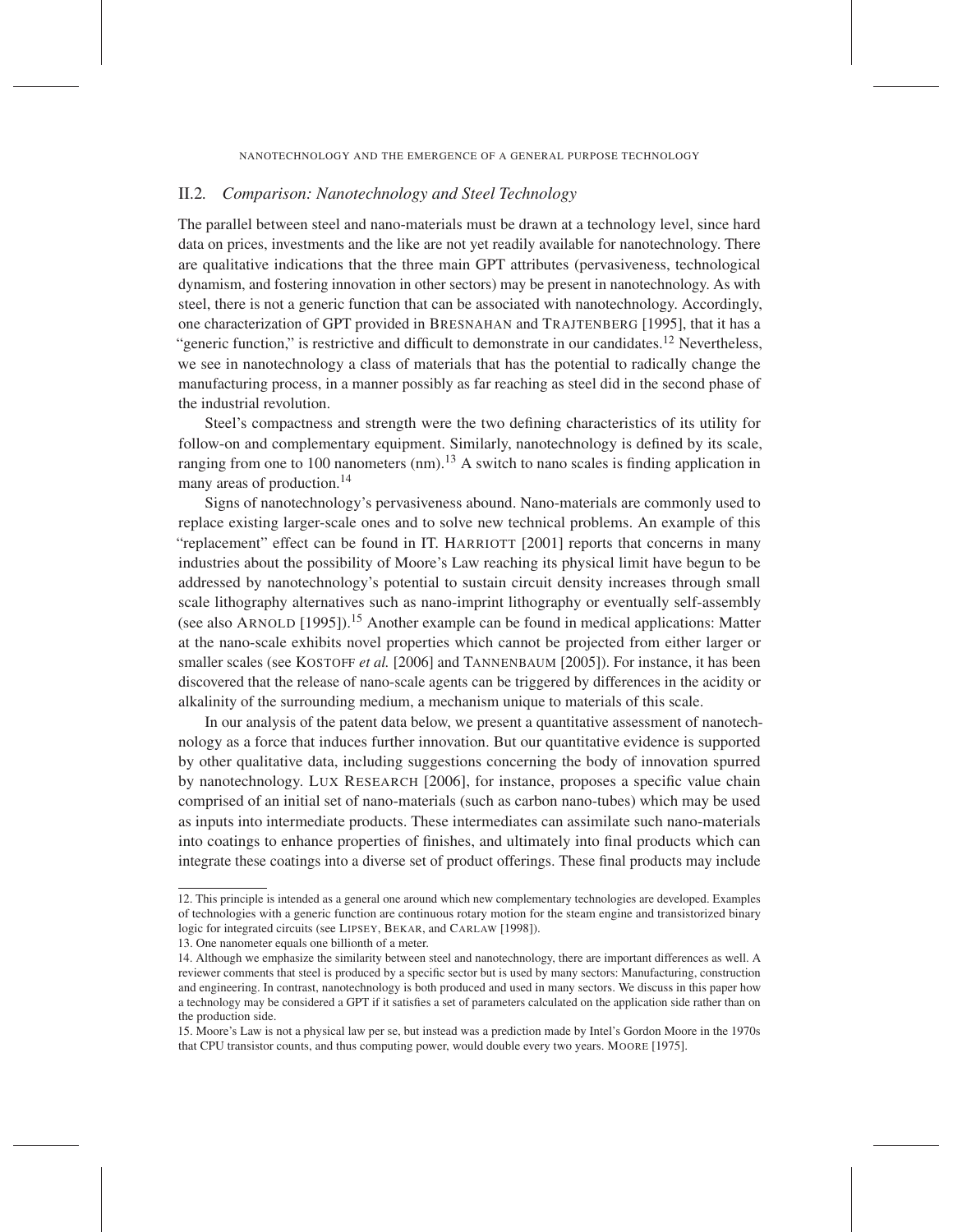automobiles, airplanes, electronics displays, nano-treated clothes, refrigerator surfaces with microorganism growth inhibitors, self-cleaning windows that oxidize organic matter, and the like. Lux suggests that this value chain is supported by a set of complementary tools including scanning probe microscopes, nanofabrication tools, and computer modeling systems.<sup>16</sup>

Scope for improvement is likely associated with a combination of size reduction, lower production costs, and greater complexity of nano-materials. Nano-applications in semiconductor manufacturing technology aided in reducing processing from 90 nm to 65 nm 2005, and again to 45 nm in 2007 (see KANELLOS [2005; 2006]). An interesting case of reduction is documented by LUX RESEARCH [2006] for AFM instruments, whose prices – adjusted for the number of features – have declined due to the application of nanotechnology. Perhaps the most elaborate prediction on the breath of nanotechnology's technological improvement is to be found in the works of ROCO [2004; 2005], where it is predicted that the field will evolve a level of complexity bringing benefits equal to those of information and communication technologies (ICTs) or biotechnology.

Such predictions aside, we contend that, to adequately examine the role played by "materials" like nanotechnology as GPTs, it is useful to focus on the process of technology diffusion. Previous analyses of the technology diffusion process have offered a number of new questions (see ATACK, BATEMAN, and MARGO [2008]; BASU and FERNALD [2008]; CRAFTS [2004]; KIM [2005]; ROSENBERG and TRAJTENBERG [2004]). Accordingly, we will examine evidence of knowledge spillovers running across invention sectors as a part of our analysis.

## III. Patent-Based Analyses of Nanotechnology

To complete our empirical analyses, we use US patent data from 1975 to 2006. We do not believe that limiting our data to US patented inventions presents a barrier to generalizing our results. First, the United States remains one of the world's largest markets, and firms with a global marketing strategy will generally patent in Europe, Japan, and the US. Second, although a substantial share of global innovative activity in emerging technology fields takes place outside the US, it is nevertheless unlikely that any limitation of the geographical composition of innovation activity significantly affects our statistical analysis. This latter point is buttressed by our use of two patent technology classifications in our analyses, that administered by the USPTO and an alternative administered by the World Intellectual Property Organization (WIPO).

In our analysis, we employ patent citations. These citations are patent references that newly-granted patent documents include as in indication of "prior art" for the focal invention. If a focal patent B cites back to some earlier-issued patent A, we know that an individual involved in the invention, the prosecution, or the examination of the B patent believed that the earlier-issued patent A described a critical piece of knowledge upon which the invention specified in B built. Although citations have commonly been used as a source of information

<sup>16.</sup> This view is not without its critics. MEYER [2007] suggests that nano-materials support the value chain rather than constituting the initial element because of the linking function these materials play. Based on a cluster analysis of more than 5,400 patent classifications, he offers another candidate nano-industry structure: Measurement-focused, materials in composites and coatings, pharmaceuticals/chemicals, and electronics/devices, with instrumentation serving as a connecting and enabling technology.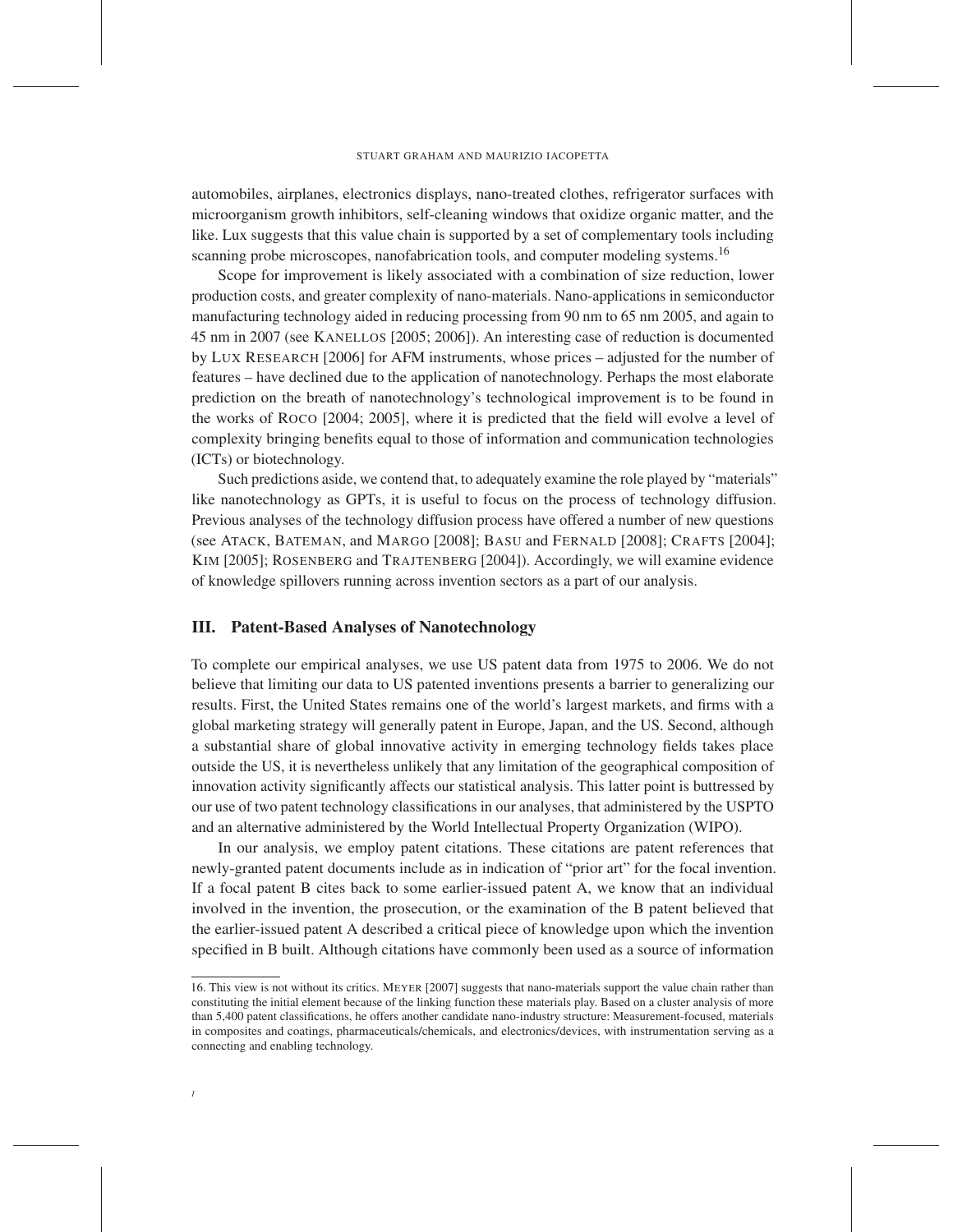for measuring knowledge spillovers, there are three caveats that researchers ought to bear in mind. First, the person adding patent A to the B document may be the inventor, the inventor's patent agent or lawyer, or it may be the patent examiner at the USPTO (see ALCACER and GITTELMAN [2006]). Accordingly, it is difficult to draw a direct causal link between the piece of knowledge embodied in document B and the inventor of the invention described in patent A. That said, in the aggregate these citation patterns are useful for tracking the development of a technology over time. Second, non-patented innovations may draw from technical knowledge described in patent documents. Third, inventors may draw important information from reading the relevant scientific literature. These last two observations imply an underestimation of the spillover effects, whereas the first one would bias the result in the opposite direction.<sup>17</sup>

Given a sufficiently long time span, patents may also be meaningfully categorized according to the citations that they receive after grant, often called their "forward citations." In the above example, patent B would be a forward citation to patent A. These forward citations, however, tend to develop slowly, given that the mean lag between patent application and patent grant in the US is approximately 3 years.<sup>18</sup> The count of citations received by a given patent provides a proxy for the "importance" or "technological impact" of a patent. Forward citations have also been shown to correlate strongly with the market value of the patent (see HARHOFF, SHERER, and VOPEL [2003]) and with the market value of firms holding the patents (see HALL, JAFFE, and TRAJTENBERG [2005]).

## III.1*. Growth Trends in Patent Grants*

FIGURE 1 displays a time series for overall US patenting, as well as patenting in the Combustion Engine (CE), Nanotechnology and Software arts. We are interested in CE as a comparison, primarily because it is a mature technology and was closely tied to one particular industry – automobiles – during the  $20^{th}$  century.<sup>19</sup> Software is an important component of IT, a class of technologies which have been hypothesized to be a GPT. While IT has been diffusing since at least the 1950s, the growth spurt of software-related technologies – and the patenting thereof – tend to be of more recent vintage (see GRAHAM and MOWERY [2003]). Therefore, at a given point in time, these three technologies would likely be at different phases in their life-cycles. Given their specific trajectories, we expect that the knowledge spillovers to other technologies generated by CE should be constant (or even falling) over our study period (1975 to 2006), while those attributable to IT should be increasing although at a lower rate than those associated with nanotechnology.

The "software" technology time series presented in FIGURE 1 is based on US patents assigned to classes 707, 709 and 711. These classes roughly correspond to international patent

<sup>17.</sup> ADAMS and CLEMMONS [2006] sought to control some of these problems by complementing citations with firms' R&D expenditure.

<sup>18.</sup> The USPTO reports figures between 32.4 and 35.3 months of "average total pendency" for the years 2008-2012. US PATENT, AND TRADEMARK OFFICE [2012], p. 14.

<sup>19.</sup> In 1859 Etienne Lenoir invented a motor that combined a mixture of gas and air. While his prototype was not commercially viable, it provided a general model for other innovators. By 1862 Beau de Rochas had invented the four-stroke cycle, but commercial success would not occur until 1876 when N.A. Otto combined de Rochas's design with pre-compression of the charge to produce the first practical gasoline engine. Otto's 'silent' engine offered clear advantages over the market-dominant steam engine since it was cleaner and more efficient, and the supply of fuel to the engine was more simple to automate. LANDES [1969], pp. 279-80.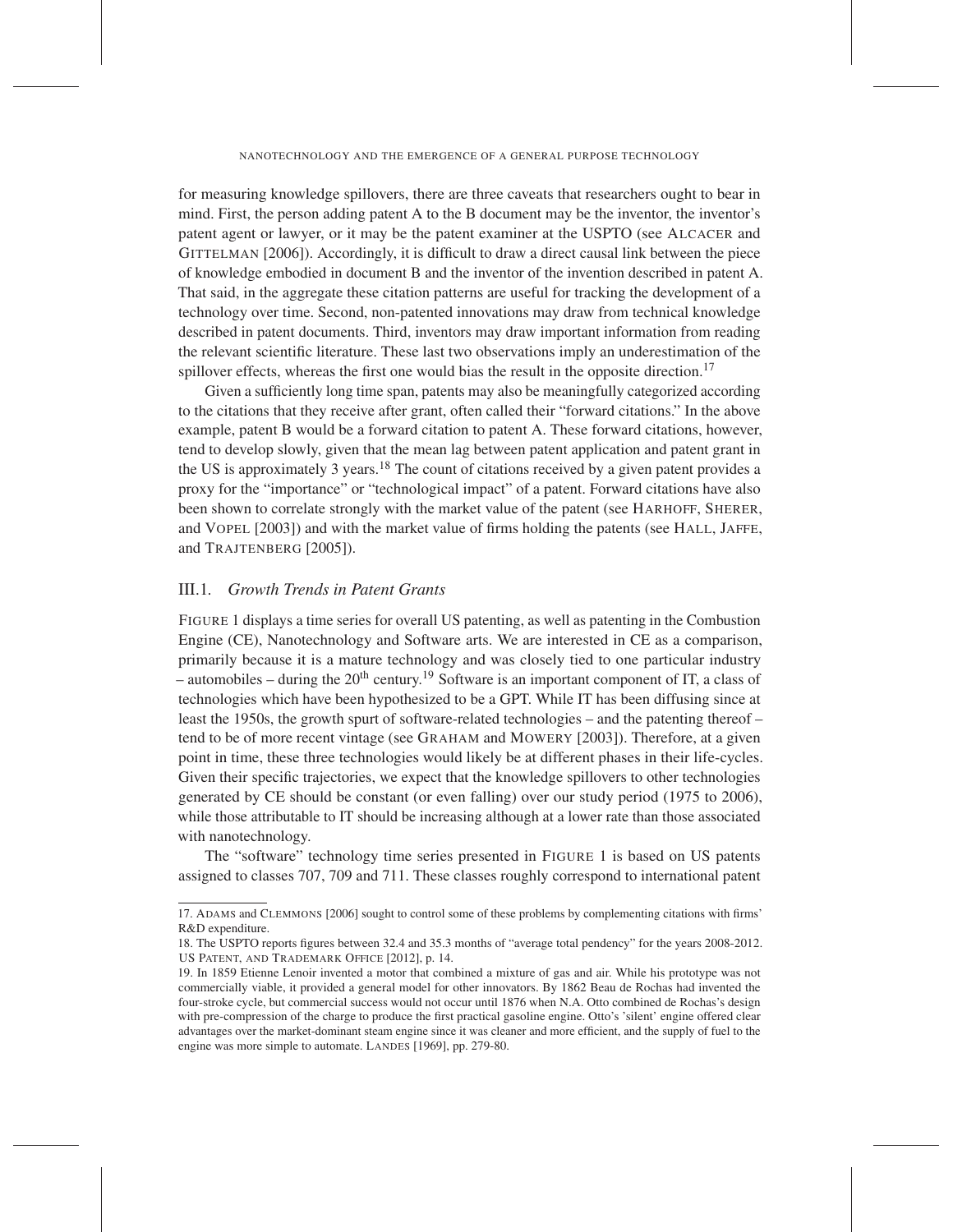

FIGURE 1. – Growth in Issued Patents, by Technology, 1975-2006

class G06, the primary "software" class identified in GRAHAM and MOWERY [2004]. Consistent with our assumptions, we see growth over time in the number of software inventions being patented in the United States. Moreover, this growth is occurring at a greater rate relative to both "all patenting" and combustion-engine patenting (FIGURE 1). Combustion engine patents are included in US class 123 and 60, which roughly correspond to F02 in the WIPO classification (see GRAHAM [2006]).

We utilize three different but overlapping classifications of nanotechnology patents in our analyses. The relationship among these three definitions is summarized in FIGURE 2. Corresponding to the data plotted as "nanotechnology" patents in FIGURE 1, we use the experimental classification applied at the USPTO, patent class 977. From 1975-2005, a total of 4,216 patents have been assigned by the USPTO to this experimental class.20 The trend for these nanotechnology patents shows growth in inventors seeking patents from 1975-2005, with a growth rate at least as high as that shown in software for most of the 1990s, although the growth rate in nanotechnology appears to have slowed during the period 2002-2005. While we use the USPTO nanotechnology definition exclusively for this trend analysis, elsewhere in our article we employ comparisons between the USPTO "nanotechnology" classification (class 977) and a key-word definition reported in PORTER *et al.* [2008] (the use of which produces 9,707 patent matches between 1975-2005) and another experimental patent technology classification created by the European Patent Office, class Y01N (to which we were able to match 10,148 US-issued patents during 1975-2005).

FIGURE 1 demonstrates that the USPTO issued about 72,000 patents in 1975 and approximately 175,000 in 2006, implying an annual growth rate of  $2.9\%$ <sup>21</sup> As one would expect, a smaller growth rate is shown in the patenting of combustion-engine inventions over the same time period: 2.6%. Conversely, the two emerging technologies of software and nanotechnology

<sup>20.</sup> The USPTO assigns each "nanotechnology" patent to at least one permanent non-experimental class, and also assigns each patent in parallel to the experimental class 977.

<sup>21.</sup> Coincidentally, this figure is close to the annual growth rate of per capita income, which for the same period is about one percentage point lower.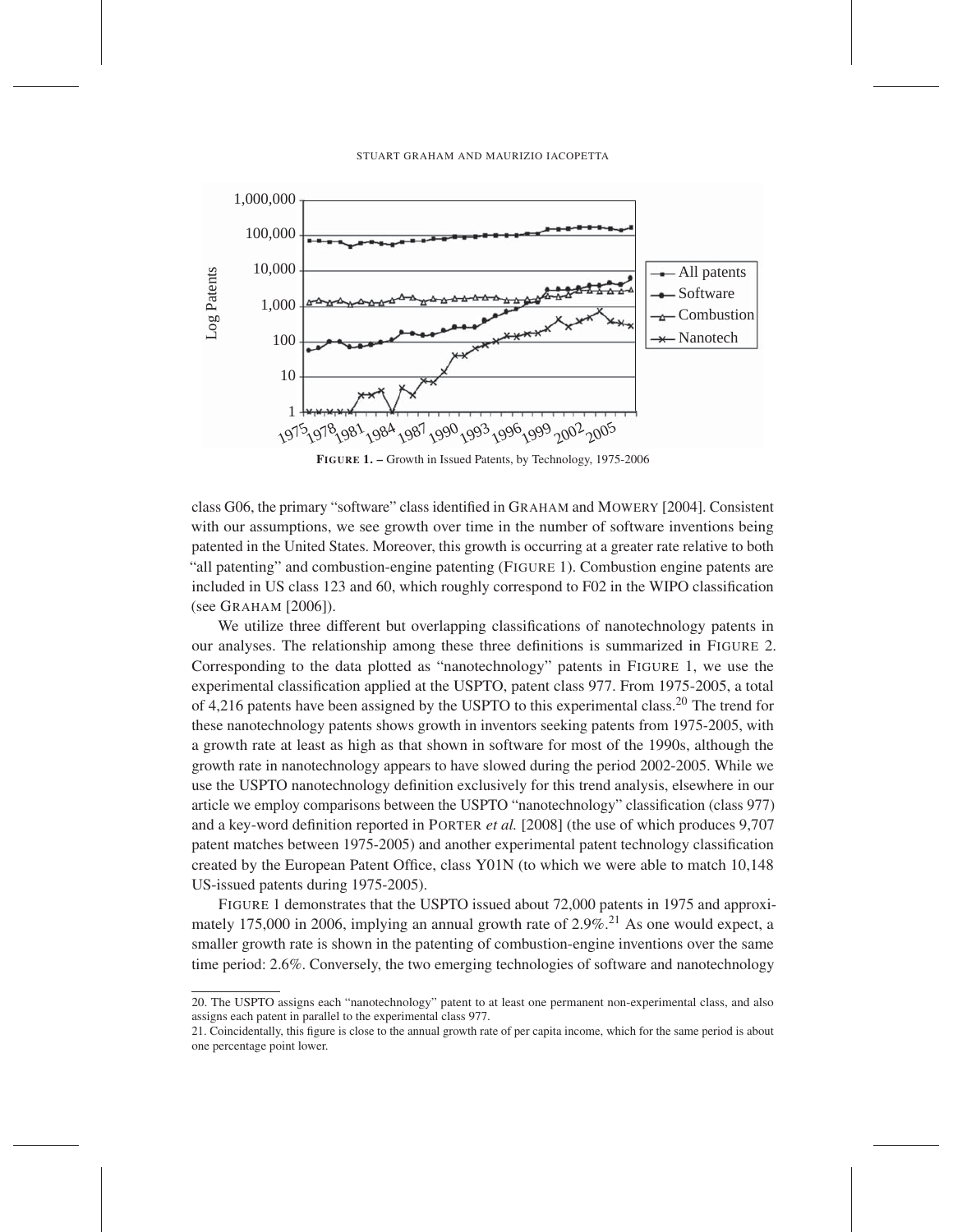

FIGURE 2. – Relationships Among Three Sets of Nanotechnology Patents

Note: Each circle represents the set of a different Nanotechnology Patent Dataset. The rightmost set (solid line) represents patents in the USD family members of European Patent Office (EPO) patents classed in the experimental class Y01N by the EPO. The bottommost set (dotted line) is based on patents issued in experimental class 977 of the US Patent and Trademark Office (USPTO), whereas the leftmost set (dashed line) is based on patents selected by key words elaborated in Porter, et al. [2008] (PYSS). Numbers in the interior underlined represent the intersections of various sets. Therefore PYSS ∩ EPO ∩ USPTO = 576 patents, while PYSS ∪ EPO=  $(10,148 + 9,707 - 576 - 600) = 18,679$  patents. The patents represented in this figure were issued over the period 1976-2005.

display a relatively high growth: 15% and 17% respectively (due to the paucity of patenting prior to the mid-1980s, we limited the calculation for nanotechnology to the period 1986-2006).

# III.2*. Technology Concentration*

Measured by the international patent classification (IPC), there are approximately 250 threedigit WIPO technology categories of which about 90% have assigned at least 10 patents during 1976-2006. For computational convenience we restrict our attention to this group of patents, which amounts to 2,626,821 US patents distributed across 226 3-digit IPC groupings. This same stock of patents is distributed across 424 three-digit USPTO patent classes. Since we are interesting in investigating the trail of "knowledge spillovers" across technological fields, we conduct several analyses to gain insights into the distribution of patents across technology categories.

The statistical literature has elaborated several measures to compute the concentration of an attribute (see the excellent review by ATKINSON [1970]). Some of these measures have become popular in recent political economy studies that investigate the relationship between the concentration of income, land, or wealth and the process of development. To understand – in Rosenberg's words – the "direction" of technological change driven by emerging technologies, we borrow from this literature and use the Lorenz curve, the Gini index, and a Quintiles representation of patents across different patent classes (TABLE I, panels A and B). FIGURE 3 contains a Lorenz curve representing patent-class concentration during 1975-2002. A value of *x* on the horizontal axis is the fraction of the WIPO technology classes ranked in increasing order with respect to the number of patents. The vertical axis reports the percentage of the all patents accounted for by the *x* fraction of WIPO categories. For instance, the point (0.9, 0.3) indicates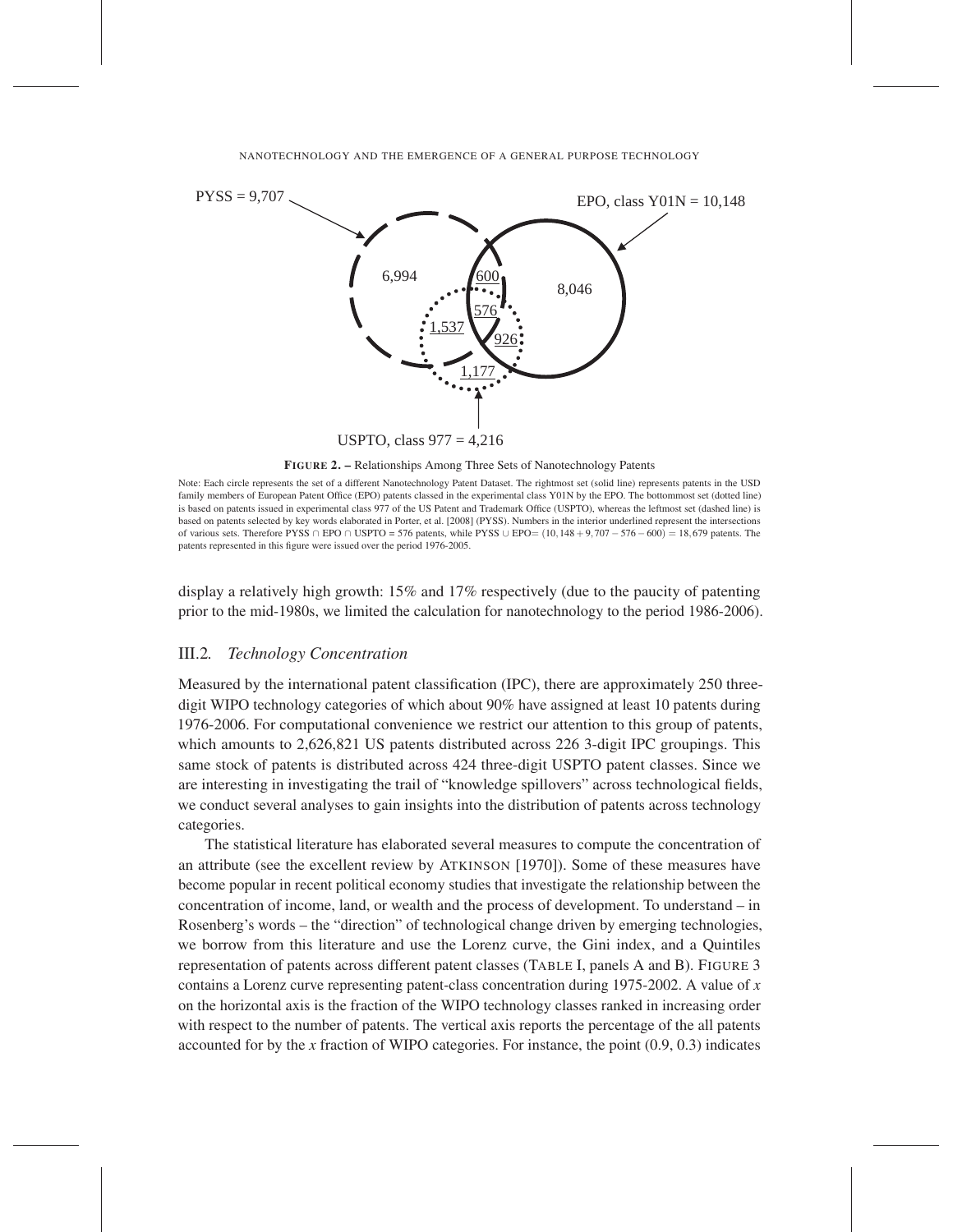| Panel A: Distribution of Patents by Quintiles (Q)       |            |                |                |           |                |
|---------------------------------------------------------|------------|----------------|----------------|-----------|----------------|
| Period                                                  | Q1         | Q <sub>2</sub> | Q <sub>3</sub> | Q4        | Q <sub>5</sub> |
| 1975-2002                                               | 0.0002     | 0.0005         | 0.0233         | 0.1239    | 0.8521         |
| 1975-1982                                               | 0.0001     | 0.0005         | 0.0393         | 0.1590    | 0.8011         |
| 1983-1993                                               | 0.0002     | 0.0006         | 0.0246         | 0.1353    | 0.8393         |
| 1994-2002                                               | 0.0002     | 0.0005         | 0.0187         | 0.0992    | 0.8814         |
| Panel B: Concentration of Technologies, by Patent Class |            |                |                |           |                |
| Period                                                  | Gini Index | Top $10\%$     | Top $5%$       | Top $1\%$ |                |
| 1975-2002                                               | 0.8087     | 0.6857         | 0.5040         | 0.2011    |                |
| 1975-1982                                               | 0.7740     | 0.6280         | 0.4546         | 0.1793    |                |
| 1983-1993                                               | 0.7993     | 0.6674         | 0.4859         | 0.1908    |                |

1975-1982 0.7740 0.6280 0.4546 0.1793 1983-1993 0.7993 0.6674 0.4859 0.1908 1994-2002 0.8318 0.7291 0.5428 0.2474

TABLE I. – Distribution of Patents and Concentration of Patent Classes

Source: Authors' Elaboration



Note: During this period, 2.6 million US patents were issued, and were segmented into 226 different 3-digit international patent classes.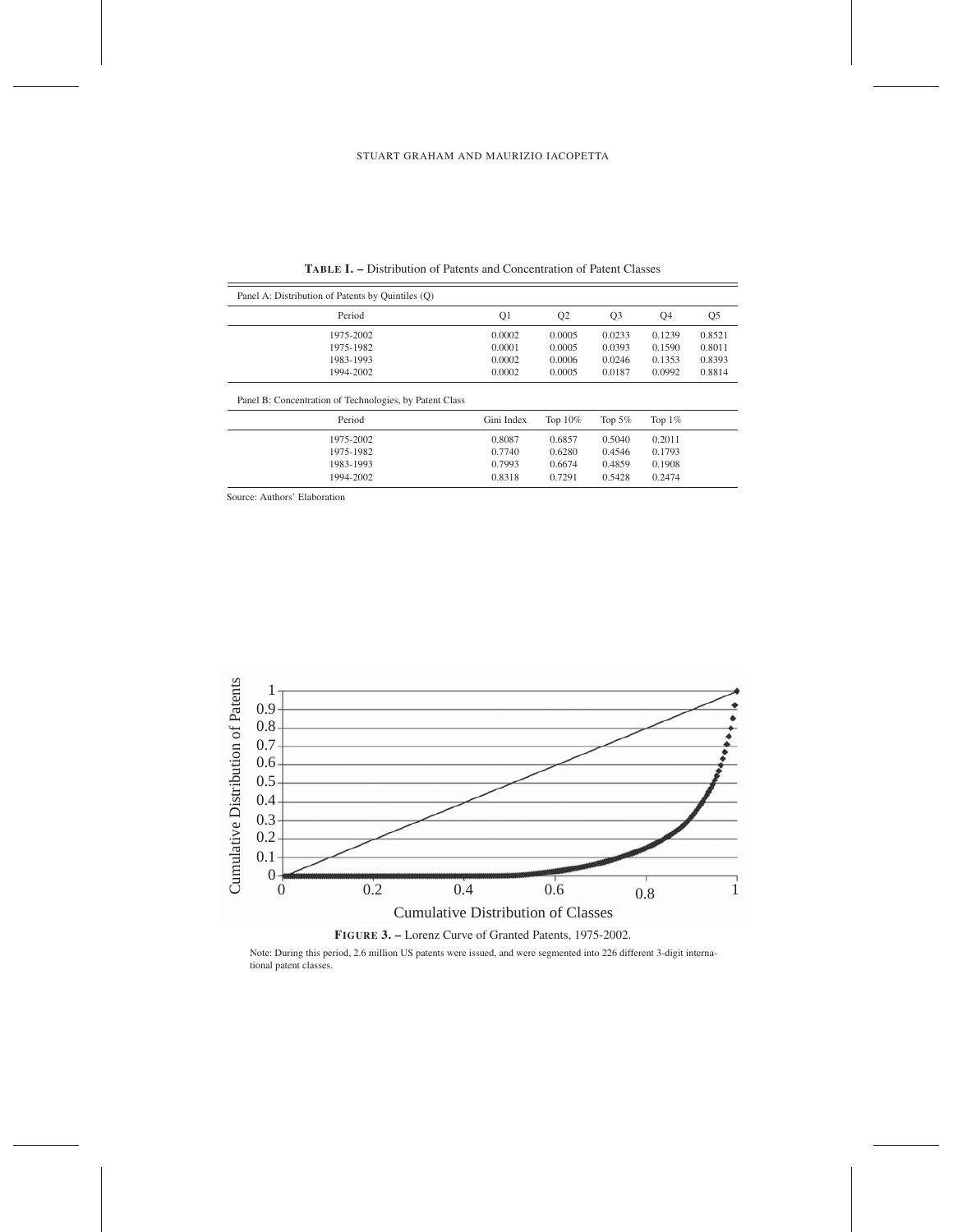that 90 percent of the WIPO classes with the lowest patent frequency account for 30 percent of all patents. Hence, as the curve diverges from the forty-five degree line, the patents in the distribution are increasingly concentrated in an increasingly small number of classes.

As another concentration measure, we present a Gini index, reported in the second column of TABLE I, Panel B. The Gini index measures the area between the Lorenz curve and the straight 45-degree line, normalized in the zero-one interval. The Gini index approaches zero as the Lorenz curve approaches the forty-five degree line, and goes to one when the Lorenz curve approaches the horizontal axis. A visual inspection of the Lorenz curve for all patents in our sample reveals a high degree of concentration among a handful of patent classes. This feature is confirmed by a Quintile representation of the data in TABLE I, Panel A, which shows that the top quintile accounts for 85 percent of the overall patents in our sample. The first row of TABLE I, Panel A also reports the concentration at the top  $10^{th}$ ,  $5^{th}$ , and  $1^{st}$  percentile, which account for 68, 50, and 20 percent, respectively.

In order to gain further insights into the dynamics of the concentration indices, we split our observation period into three sub-periods: 1975-82, 1983-93, and 1994-2002.<sup>22</sup> The Gini index and percentile data are reported in the remaining rows of TABLE I, Panel B. All measures suggest an increasing degree of concentration as we move forward in time. The Gini index rises 0.77 to 0.83 from the first period to the second, while the top quintile increases from 0.8 to 0.88 and the top 1 percentile from 0.18 to 0.25 across the two periods.

In sum, our analyses of the patent data show a great deal of concentration among a handful of "star" technological classes. Furthermore, this concentration has become more and more pronounced during the period for which we have data (1975-2002). In SECTION VII below, we clarify the extent to which these two observations affect the main analysis of our article.

# IV. Testing for Innovation Spawning

One of the characteristics of a GPT as defined in BRESNAHAN and TRAJTENBERG [1992] is that the candidate technology should induce further innovation in other sectors. In JOVANOVIC and ROUSSEAU [2005] this feature is evaluated by examining the dynamism of patenting activity, and by observing entry and exit in the stock market, this latter indicator intended to proxy for the replacement of an obsolete GPT with a new one. They found that patenting in each of the IT and electricity eras were more intense than in the decades separating the two periods. Our disaggregated data on citations allow us to assess the hypothesis that this pattern will hold at a different level. The phenomenon that we want to measure is the extent to which nano-inventions have been used as an input for inventions in other technological fields. While we examined some anecdotes of nano-materials as inputs in Section 2 above, these isolated cases do not help us to determine whether the "spawning" phenomenon is a general characteristic of nanotechnologies.

Using our comprehensive data, we build a "knowledge dissemination curve" with the patent citation data. Our method employs patent citations, exploiting this information to infer "knowledge flows" from inventions assigned into one patent technology class to later-in-time inventions embodied in patents assigned to a different technology class. As an example, imagine

<sup>22.</sup> We limited data collection to end in 2002 in order to allow us to collect forward citations, which are latent and develop only after the patents grant.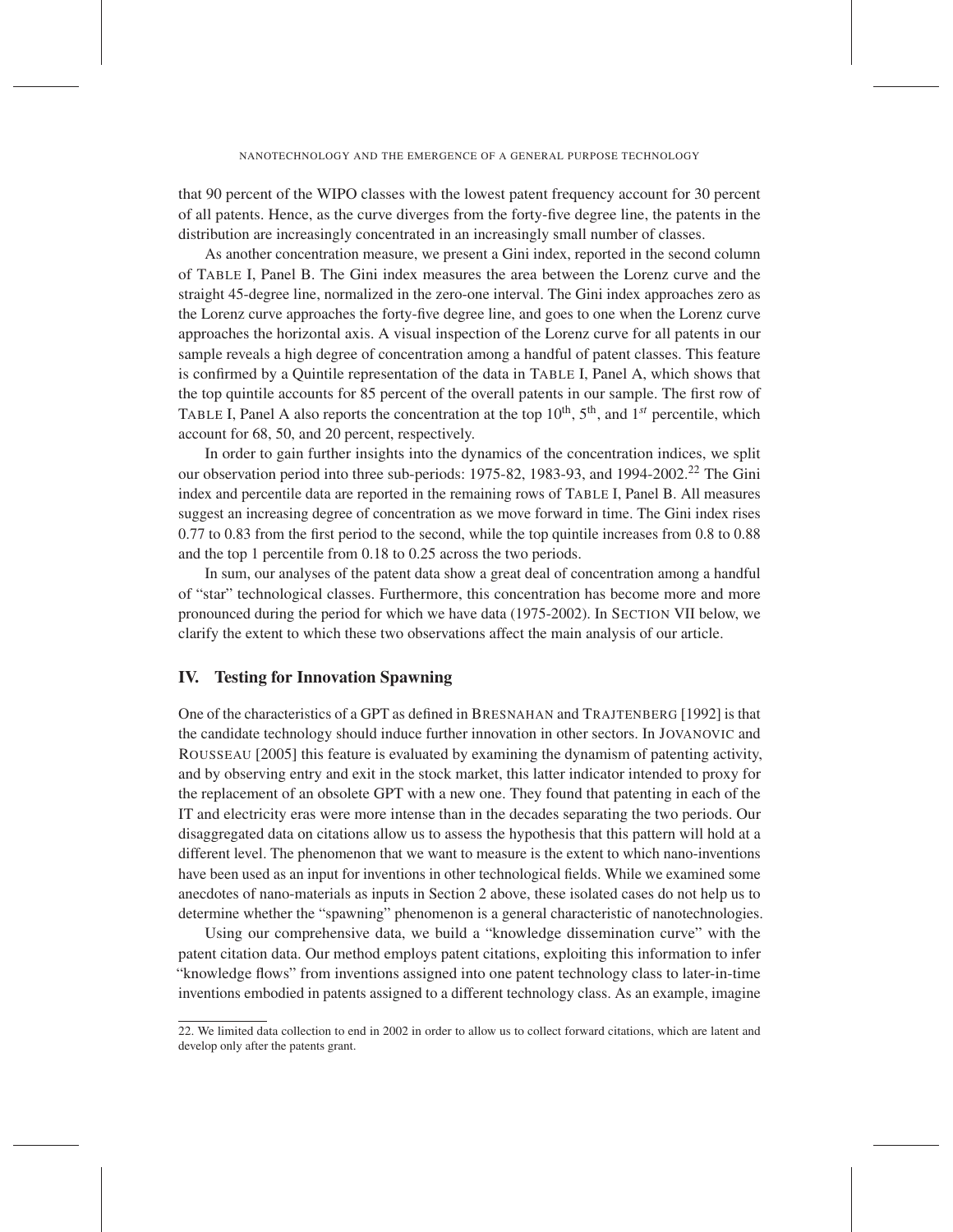that we are interested in measuring the spillover from nano-inventions to a given technological class *N*. For the sake of simplicity assume in period t that 100 patents are granted, and that a fraction *r* of these patents cite backward to at least one nanotechnology patent. The variable *r* is our proxy for the R&D externalities generated by nanotechnology, calculated by employing cross-technology class citations on issued patents.

We compute this index for each of the USPTO's 424 different patent classes during three different eras for three distinct technologies (as defined by 3-digit patent classifications): Combustion engines (CE), information technology (IT), and nanotechnology. We selected IT and nanotechnologies because the former is a GPT candidate technology, and we are attempting to discover whether the latter shares characteristics with the former. For comparison purposes, we also chose CE technology because it is closely identified with a single industry (automotive), and has not been cited as a GPT. Both CE and IT have a long technology pedigree, and thus we were able to choose three periods for analysis that permitted us a sufficient "forward citation window" in which to have a more complete analysis, settling on the cohorts of 1986-89, 1992-95, and 1998-2001 (spanning 16 years). Due to the late emergence of sufficient numbers of nanotechnology patents, we settled on the cohorts 1990-94, 1996-99, and 2002-05 for an analysis of our nanotechnology patents (also spanning 16 years).

To conduct our analysis, we obtained a time series of the index *r* consisting of three points, each of which is meant to represent the flow of knowledge during a period for a particular candidate technology. Since it would be cumbersome to represent over 400 timeseries on a plot, we chose to depict *r* by percentile for the top 5% of the distribution, and by deciles for the remaining part of the overall distribution. In other words, in every period the 424 USPTO classes are ranked in increasing order relative to the index *r*, and only the values of *r* associated with the PTO class located at the first, second, et seq. deciles or at the 95<sup>th</sup>, 96<sup>th</sup> et seq. percentiles are plotted. The outcome of this procedure is what we call a "knowledge dissemination curve" (henceforth KDC) for a given technology. In Figures 4 and 5, the KDC represents nanotechnology, whereas Figures 6 and 7 are associated with information technologies, and Figures 8 and 9 are associated with combustion engines.

FIGURES 8 and 9 show that the 98th and 99th percentiles of the combustion engine KDCs correspond to approximately 0.2 and 0.25 and show a mild positive time trend. The corresponding KDCs for nanotechnology in Figures 4 and 5 begin below 0.02 at the leftmost (earliest) point and rise to 0.07 and 0.09 in the most recent period. It does not surprise us that citations are greater in a mature technology than in an emerging one.

The interesting novelty is how rapidly the gap closes between these two sets of KDCs. Should these time trends remain stable, the figures suggest that the gap at the 98<sup>th</sup> and 99<sup>th</sup> percentile would be eliminated in a bit more than one decade. A quick inspection of the lower percentiles reveals the difference between the two families of KDCs is significantly smaller, suggesting that catching-up may require an even shorter period of time.

The comparison between IT (Figures 6 and 7) and nanotechnology KDCs at the  $98<sup>th</sup>$  and 99<sup>th</sup> percentile shows a much wider gap. The information technology KDCs reach a level of about 0.8 and 0.5, respectively. Given these trends, more than half a century would be required for the nanotechnology KDCs to reach the same level shown in IT. But it is not a given that the slope of nanotechnology KDCs will remain constant: Indeed, trends may increase sharply and follow the typical S-shape of many dissemination curves.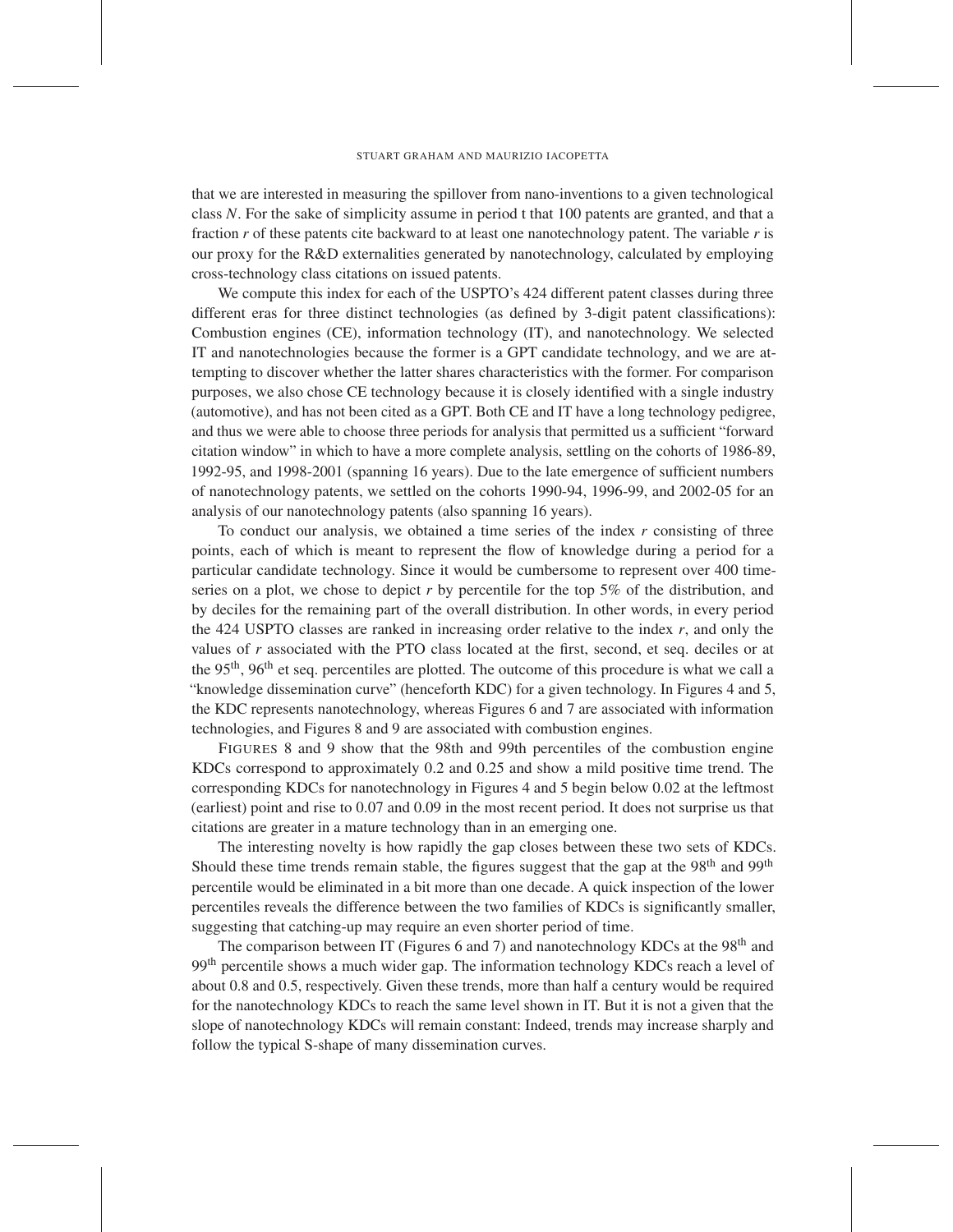



#### Source: Authors' Elaboration based on US Patent data.

Note: The top dashed line of Figure 4 displays a ratio: the number of patents in a focal class that cite to at least one nanotechnology-classed patent divided by the total number of patents classified in the focal class, here ranked at the 99th percentile for the number of nano-patent citations. The second line from the top shows the same numerical information but for the technology patent class that occupies the 98th percentile, and so forth.





Note: Similarly to Figure 4, the lines in Figure 5 display a ratio: the number of patents in a focal class that cite to at least one nanotechnology-classed patent divided by the total number of patents classified in the focal class. The top line is the 9th (highest) decile, while the second line from the top reflects technology patent class that occupies the 8th decile, and so forth.



FIGURE 6. – Dissemination of IT-Knowledge by Percentile (In Top 5% of the Distibution)

Source: Authors' Elaboration based on US Patent data.

Note: Figure 6 is constructed identically to Figure 4, except that patent citations here refer to information technology classes instead of nanotechnology classification.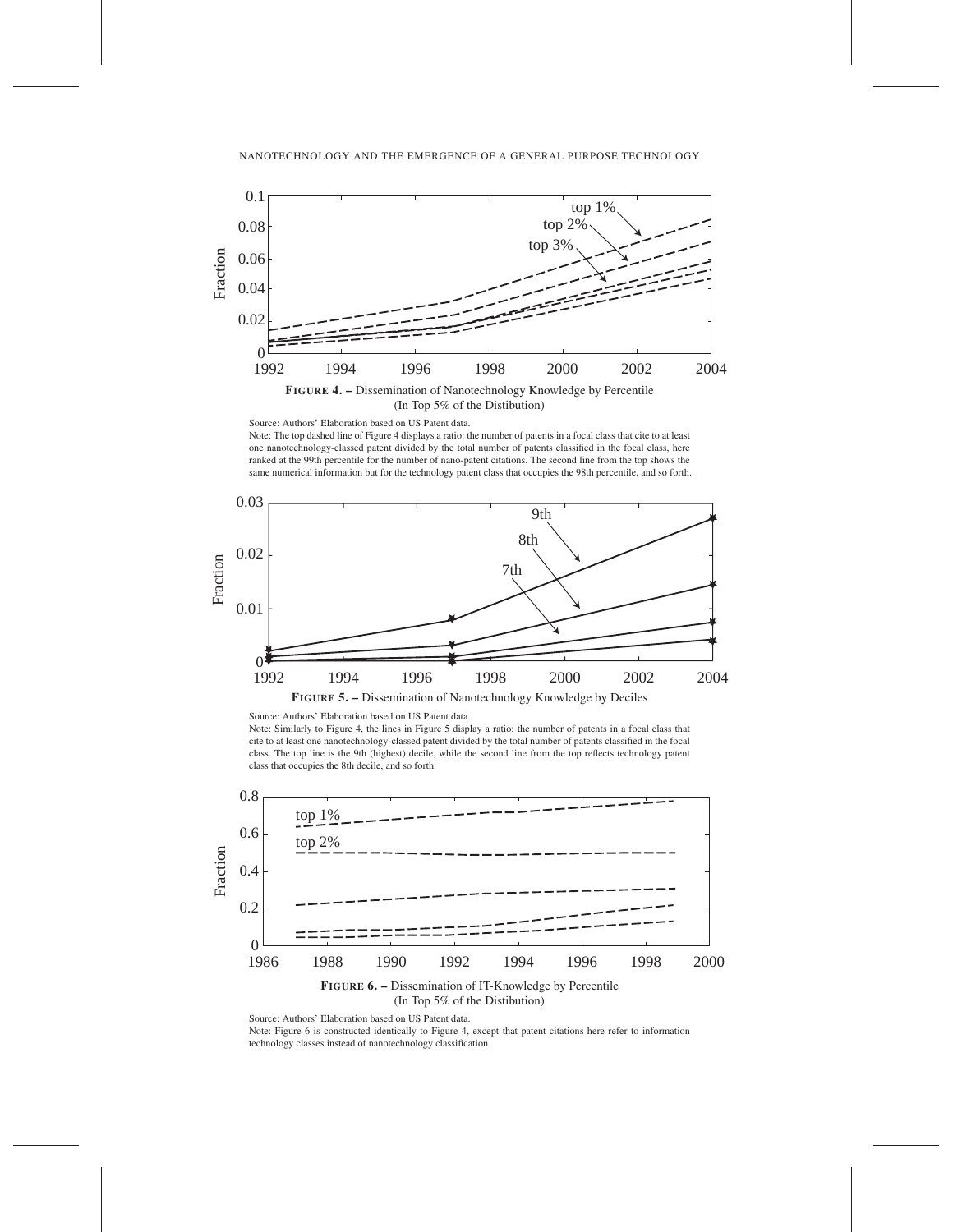

Source: Authors' Elaboration based on US Patent data.

Note: Figure 7 is constructed identically to Figure 5, except that patent citations here refer to information technology classes instead of nanotechnology classification.





Source: Authors' Elaboration based on US Patent data. Note: Figure 8 is constructed identically to Figure 4, except that patent citations here refer to combustion engine technology classes instead of nanotechnology classification.



FIGURE 9. – Dissemination of Combustion-Engine Knowledge by Deciles

Source: Authors' Elaboration based on US Patent data.

Note: Figure 9 is constructed identically to Figure 5, except that patent citations here refer to combustion engine technology classes instead of nanotechnology classification.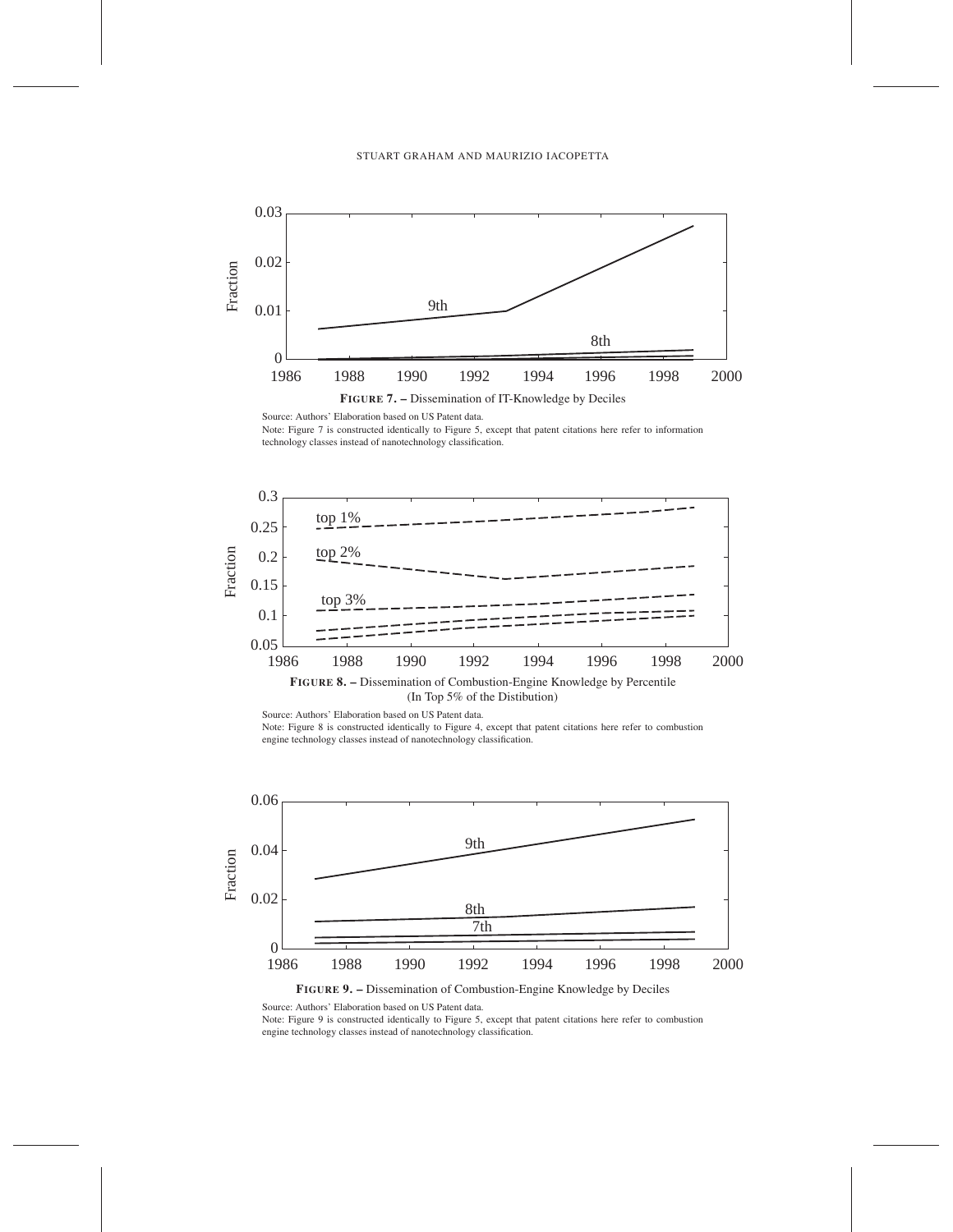Perhaps the most surprising result of these KDCs is that the 90<sup>th</sup> percentiles of IT and nanotechnology KDCs reach the same level in the final years of our examination period. In fact, IT "knowledge spillovers" appear to be more concentrated in a handful of patent classes than those characterizing either combustion engines or nanotechnologies. This observation may be consistent with another type of dissemination curve employed in JOVANOVIC and ROUSSEAU [2005], who used as a variable the percentage of IT capital investment across industries. They find that the dissemination curves tend to flatten very quickly in all but the top percentiles. Conversely, they find greater regularity in the dissemination of electricity. Our data suggest that similar patterns may hold for knowledge diffusion.

In brief, our dissemination curves suggest that the knowledge embodied in nanotechnology is spreading more evenly across other patent classes compared to information technologies and combustion engines. We do find, however, that the intensity of spillovers from nanotechnology is not as high as in the other two technologies we examined. Further analysis is required to understand the extent to which our results depend on the fact that nanotechnology is in an early phase of its technology life-cycle, or whether this feature that will persist.

# V. Testing for Knowledge Convergence

One interesting feature of our KDCs is that they generally have a positive trend. We observe this positive trend for CE patents (which represent a mature technology that was primarily adopted in one – admittedly large – industry), for information technology (a well-established GPT technology), and for nanotechnology (an emerging GPT candidate). This finding is inconsistent with our initial hypothesis that a mature technology should show a flat or perhaps declining pattern of "knowledge spillovers."

While it is difficult to generalize from one mature technology, the finding raises a question: Is there a common force that drives dissemination curves in a positive direction? While it is tempting to interpret these patterns as evidence of an increasing level of "knowledge spillovers" across technological fields over time (see GRODAL and THOMA [2009]), we have too little evidence to argue that point in this article. We do, however, stress that the debate on crosspollination of ideas is relevant for the patent literature that bases its GPT tests on generality indexes, for these may be inflated by knowledge convergence.

Our data do, however, allow us to compute the opposite of cross-pollination indicators. For a given number of WIPO patent classes, we calculate the ratio between the number of same-class citations and the overall citations in that focal WIPO patent class (for a list of these classes, see TABLE II). As that ratio increases, the flow of knowledge (as indicated by patent citations) from other technological areas decreases. While the level of the ratio is difficult to interpret, its variation over time gives a clear indication of whether a given patent class is building more or less from other patent classes. A reduction in the ratio for the majority of patent classes would suggest a "convergence" across different areas of research and development. FIGURE 10 plots the ratio just described for two periods: 1985-87 (horizontal axis) and 1992-94 (vertical axis). The chart is comparative across time periods: If a patent class lies on the 45 degree line, that position indicates there is no change in the relative "importance" of knowledge (as measured by citations) that flows from other fields. If a class lies below the 45 degree line, such position indicates that the focal technology class is drawing relatively more from other fields.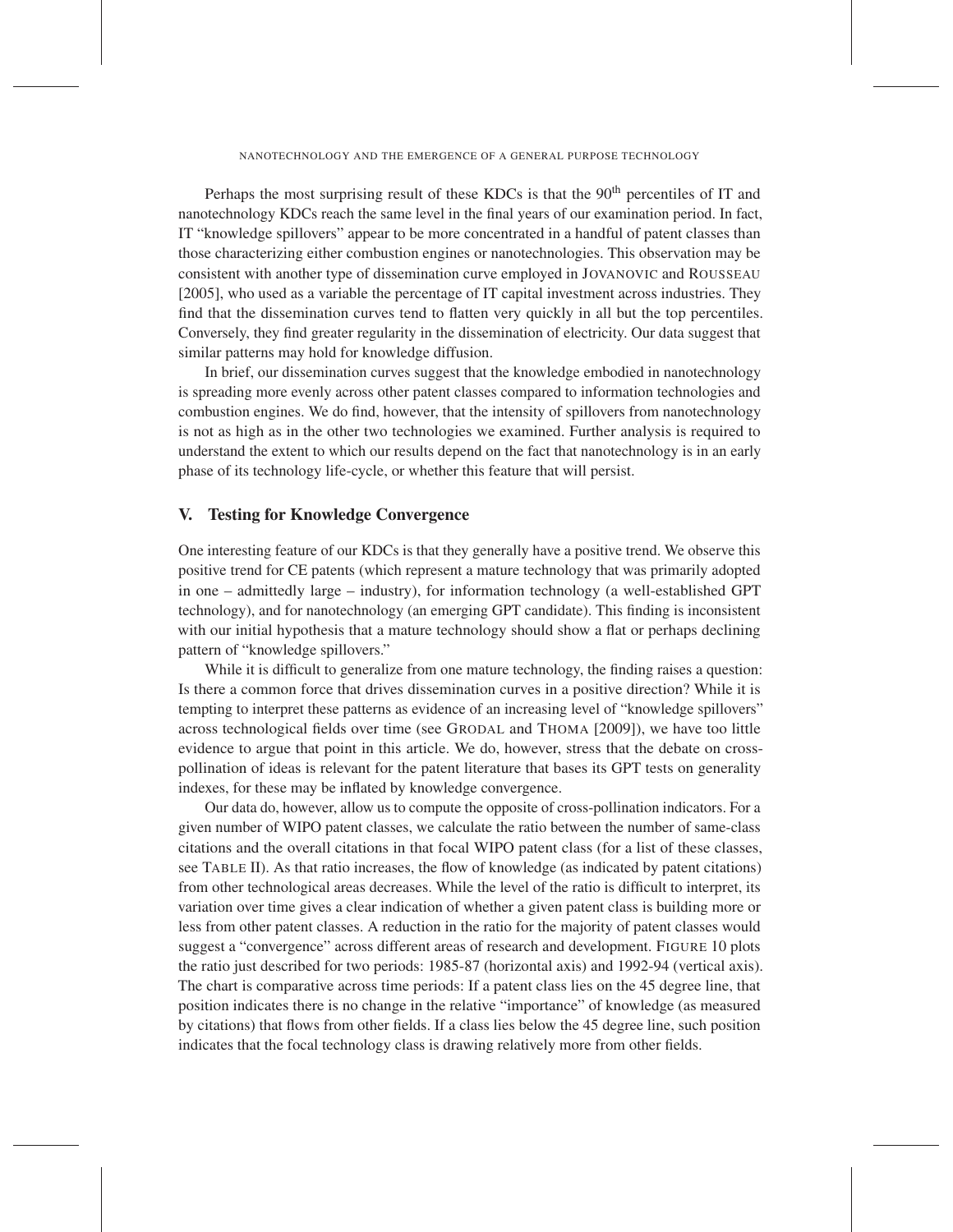TABLE II. – Relevant International Patent Classifications (WIPO)

| A01              | Agriculture; forestry; animal husbandry; hunting; trapping; fishing                                                               |
|------------------|-----------------------------------------------------------------------------------------------------------------------------------|
| A47              | Furniture; domestic articles or appliances; coffee mills; spice mills, suction cleaners in general                                |
| A61              | Medical or veterinary science; hygiene                                                                                            |
| A63              | Life-saving; fire-fighting                                                                                                        |
| <b>B01</b>       | Physical or chemical processes or apparatus in general                                                                            |
| <b>B05</b>       | Spraying or atomising in general; applying liquids or other fluent materials to surfaces, in general                              |
| <b>B23</b>       | Machine tools; metal-working not otherwise provided for                                                                           |
| <b>B29</b>       | Working of plastics; working of substances in a plastic state in general                                                          |
| <b>B32</b>       | Layered products                                                                                                                  |
| <b>B41</b>       | Printing; lining machines; typewriters; stamps                                                                                    |
| <b>B60</b>       | Vehicles in general                                                                                                               |
| <b>B65</b>       | Conveying; packing; storing; handling thin or filamentary material                                                                |
| CO7              | Organic chemistry                                                                                                                 |
| CO8              | Organic macromolecular compounds; their preparation or chemical working-up; compositions based thereon                            |
| C12              | Biochemistry; beer; spirits; wine; vinegar; microbiology; enzymology; mutation or genetic engineering                             |
| E04              | Building                                                                                                                          |
| F01              | Machines or engines in general; engine plants in general; steam engines                                                           |
| F02              | Combustion engines; hot-gas or combustion-product engine plants                                                                   |
| F16              | Engineering elements or units; general measures for producing and maintaining effective functioning of machines or installations; |
|                  | thermal insulation in general                                                                                                     |
| G01              | Measuring; testing                                                                                                                |
| G02              | Optics                                                                                                                            |
| G03              | Photography; cinematography; analogous techniques using waves other than optical waves; electrography; holography                 |
| G06              | computing; calculating; counting                                                                                                  |
| G09              | Educating; cryptography; display; advertising; seals                                                                              |
| G11              | Information storage                                                                                                               |
| H01              | Basic electric elements                                                                                                           |
| H <sub>02</sub>  | Generation, conversion, or distribution of electric power                                                                         |
| H <sub>0</sub> 3 | Basic electronic circuitry                                                                                                        |
| H <sub>04</sub>  | Electric communication technique                                                                                                  |
| H <sub>05</sub>  | Electric techniques not otherwise provided for                                                                                    |
|                  |                                                                                                                                   |

Source: http://www.wipo.int/classifications/ipc/ipc8/?lang=en





Source: Authors' Elaboration based on USPTO dataset, comparing US patents classified in 3-digit interna-tional patent classes (IPCs). For descriptions, see Table 2.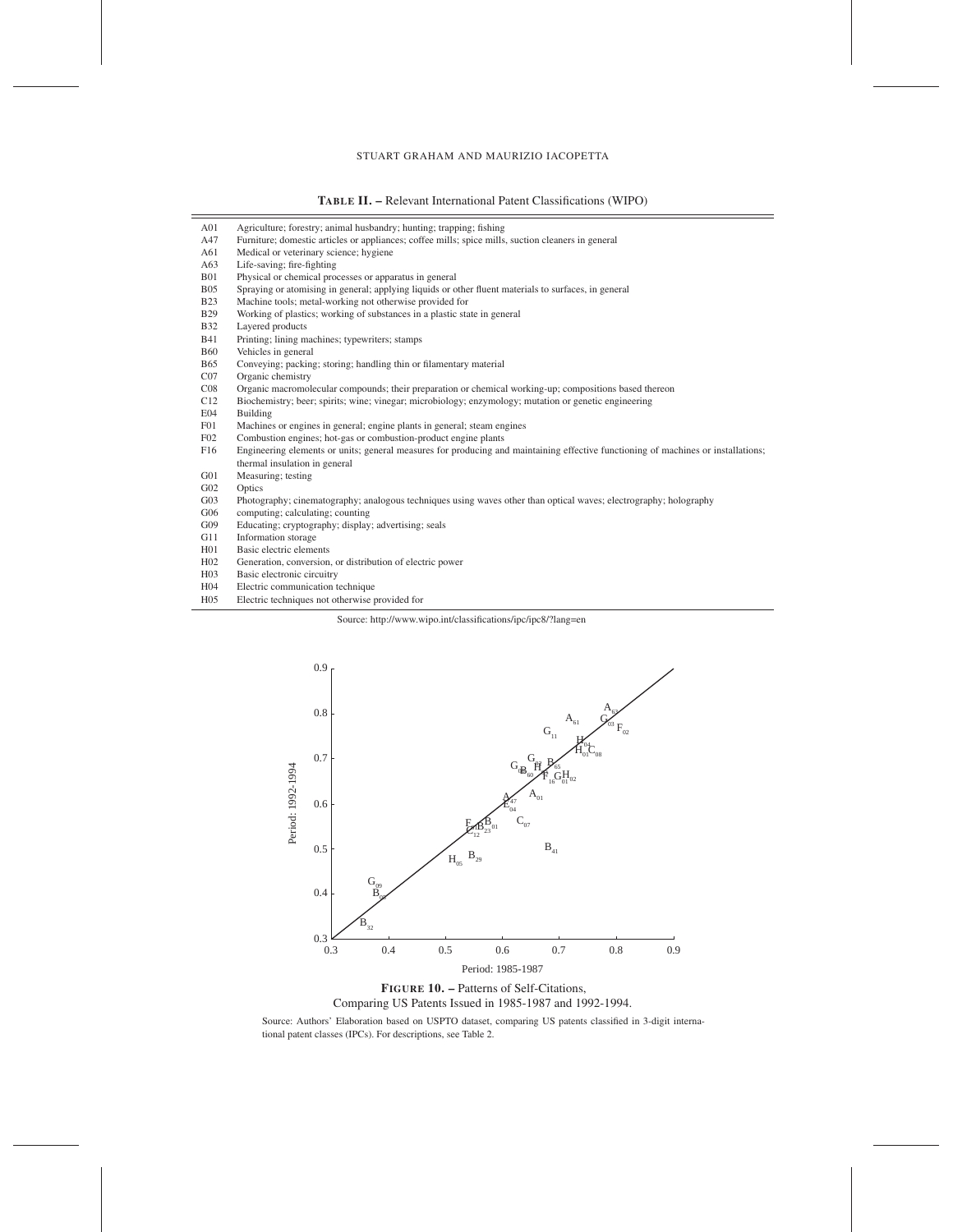

An examination of FIGURE 10 does not suggest to us a clear pattern of convergence from the second half of the 1980s to the early 1990s. In fact, the number of technology classes falling below the 45 degree-line are only slightly more numerous that those falling above it. Accordingly, we repeat this graphical analysis during a more recent period, depicting the results in FIGURE 11. By plotting 1992-94 is on the horizontal axis and 1999-2001 on the vertical one, we are able to demonstrate that in more recent years, the majority of patent classes plotted below the 45-degree line. Such placement suggests that during the 1990s, a shift occurred where the majority of technology classes were benefiting more from knowledge inputs derived from different technological fields. Our analysis thus supports the hypothesis that "knowledge spillovers" between technologies have accelerated during the 1990s, lending some credence to the "convergence" hypothesis.

# VI. Testing for Pervasiveness

In order to test for the "pervasiveness" of a GPT, HALL and TRAJTENBERG [2004] suggested using a focal patent's forward citations to generate a "generality score." The generality score is a species of the Herfindahl-Hirschman concentration Index (HHI) of the patent classes assigned to the focal patent's forward citations. This resulting measure of "pervasiveness" is defined by the formula

$$
Generality_i = 1 - \sum_{j}^{n_i} s_{ij}^2
$$

where  $S_{ij}$  = share of patent *i*'s forward citations in class *j*. The theory underlying the use of this measure is that it captures information about the extent to which the focal patent is being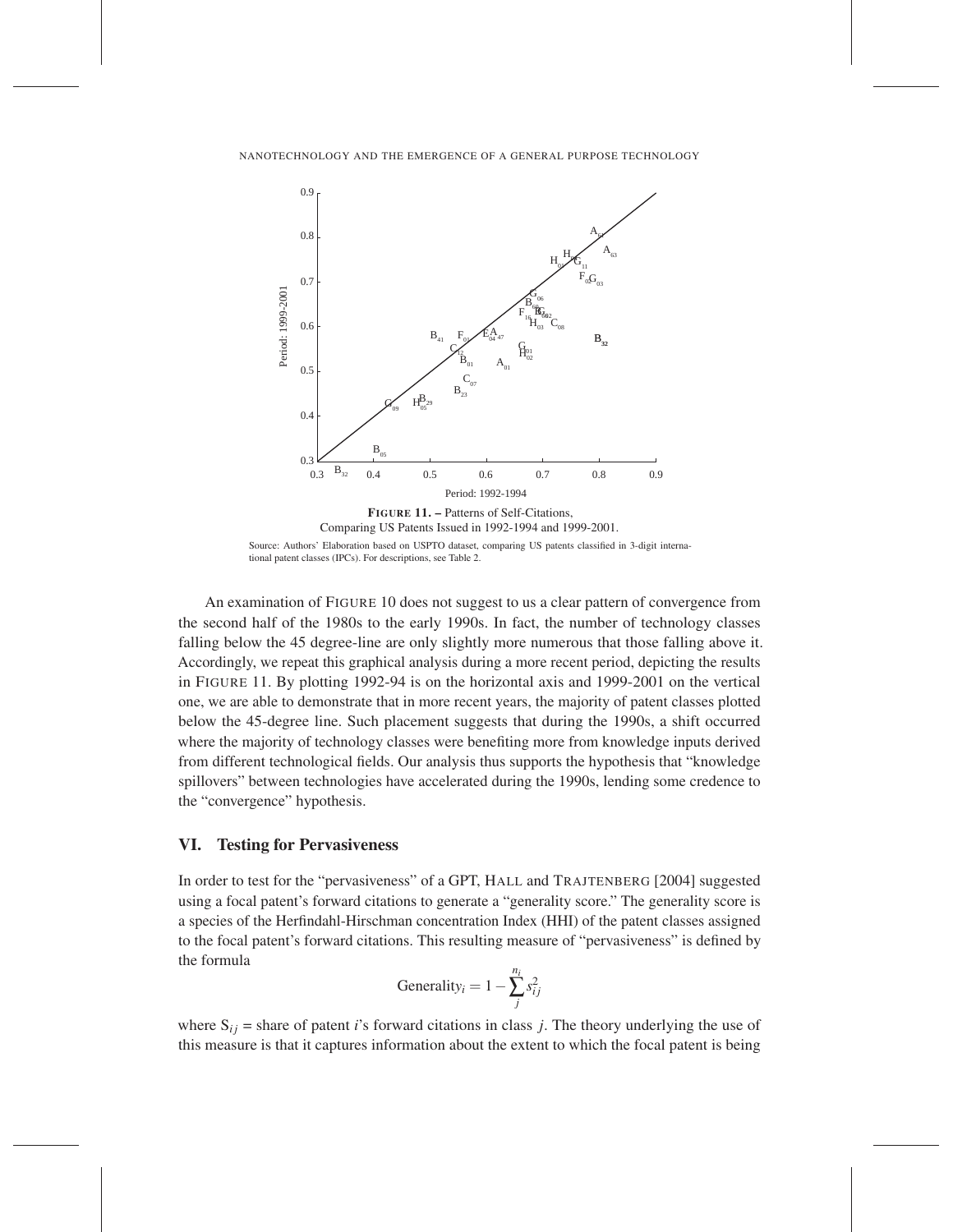applied in a wide range of technologies – the so called "pervasiveness" of a patented invention. As a patent's generality score increases, that patent is being cited by patents in a broader range technology classes, and we therefore infer that the patent is being applied more broadly across other technologies.

If we examine the generality scores across all patents in a particular technology (in nanotechnology for instance) and compare these against the scores for patents in other technologies, we may infer something about the "pervasiveness" of the technology's application throughout the economy, at least as compared with other technologies. Obviously, any measure built in this way will be very sensitive to right truncation. In the study of new and embryonic technologies in which the patent record is slowly developing, the absence of a sufficient "forward" time window will pose great difficulties in calculating a useful generality index for individual patents, and by extension entire patented technology areas. The trends depicted in FIGURE 1 demonstrate that, in the emerging nanotechnologies, substantial numbers of patents began to issue from the USPTO in the 1990s, thus giving us a sufficiently long forward window to develop credible generality scores on the earliest patents issued in this new technology space.

TABLES III and IV report generality scores for several categories of patents, including all patents issued in years 1976-2005 as well as two definitions of IT patents, and three definitions of nanotechnology patents. The first IT definition is derived from HALL [2005] and is a USPTOclass definition of "computing and communication" IT patents.<sup>23</sup> The second definition is more specific to computers, and particularly to software, and is derived from GRAHAM and MOWERY [2005].<sup>24</sup> For simplicity, we conducted our analysis on patents in 5-year cohorts, 1976-2005. TABLE III also discloses the number of patents issued within each sample in the cohort, and also the number of "Cited" patents, the only patents for which the calculation of Generality scores is possible.<sup>25</sup>

Several conclusions can be drawn from our examination of TABLES III and IV. First, our results show a substantial truncation effect: The generality scores for patents issued after the year 1995 demonstrate deflation, likely due to the increasingly sparse numbers of citations received as the "forward citation window" becomes increasingly short. More crucially, both the IT patent samples show generality scores significantly higher than those for aggregate US patenting, year on year. Tests for significance in the difference of means confirm these differences in each 5-year cohort at the 99% confidence level. It is interesting to note that while the generality scores for the patents selected according to the "computing and communication" definition applied in HALL [2005] (Sample 2) are higher than overall patenting (Sample 1), those selected by the "computer / software" definition employed in GRAHAM and MOWERY [2005] (Sample 3) are significantly higher than both. This observation is borne out by tests for significance reported in TABLE III showing between-sample differences significant at the 99% confidence level within each cohort. The fact that both these IT sampling methods selected patents with

<sup>23.</sup> By this definition, IT patents are those assigned to US classes 178, 333, 340, 342, 343, 358, 367, 370, 371, 375, 379, 385, 455, 704, 341, 364, 380, 382, 395, 700, 701, 702, 706, 708, 709, 712, 713, 714, 715, 717, 345, 347, 349, 710, 360, 365, 369, 707, 711, 703, 705, 725, and 902.

<sup>24.</sup> This software patent definition is also derived from the US classes, including classes 364, 395, 700, 701, 702, 706, 708, 709, 712, 713, 714, 715, and 717.

<sup>25.</sup> A "cited" patent is a patent that has been cited by some other patent. Uncited patents have had no citations (through 2006, the final year in our data series), and thus for these observations it is impossible to calculate a generality score.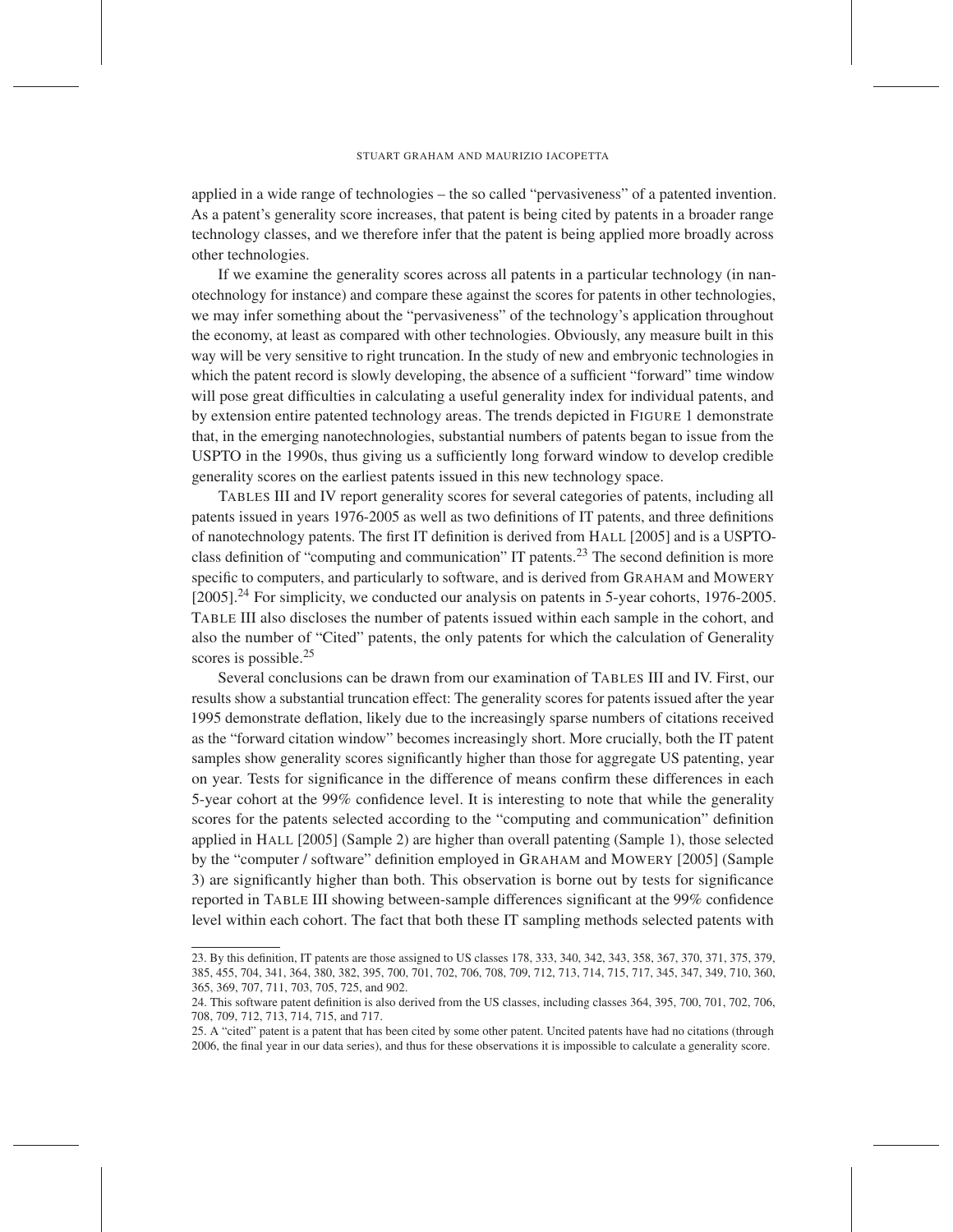| between<br>between<br>cohorts<br>cohorts<br>t-test:<br>t-test:<br>$0.00**$<br>$0.00**$<br>$0.00**$<br>$0.00**$<br>$0.00^{**}$<br>$0.03*$<br>$\frac{1}{1}$<br>Î<br>0.18<br>0.75<br>0.54<br>0.27<br>Sample 4: Nanotechnology patents<br>1,559<br>20,225<br>23,852<br>43,234<br>184,769<br>127,582<br>patents<br>61,951<br>patents<br>$\overline{A}$<br>$\overline{A}$ ll<br>5<br>$\overline{4}$<br>$\frac{1}{2}$<br>803<br>221<br>1,068<br>42,279<br>122,106<br>19,409<br>23,109<br>60,405<br>121,222<br>Num.<br>cited<br>cited<br>Num.<br>5<br>$\overline{1}$<br>45<br>749<br>221<br>Stand.<br>Stand.<br>0.15<br>0.32<br>0.26<br>0.26<br>0.14<br>0.28<br>0.27<br>0.25<br>0.29<br>0.25<br>0.27<br>Dev.<br>Dev.<br>0.21<br>Generality<br>Generality<br>(mean)<br>(mean)<br>0.46<br>0.48<br>0.49<br>0.48<br>0.45<br>0.66<br>0.68<br>0.56<br>0.33<br>0.28<br>0.50<br>0.61<br>between<br>between<br>cohorts<br>cohorts<br>t-test:<br>$0.00^{\ast\ast}$<br>t-test:<br>$0.00^{\ast\ast}$<br>$0.00^{\ast\ast}$<br>$0.00**$<br>$0.00^{\ast\ast}$<br>$0.00**$<br>$0.00**$<br>$0.00^{**}$<br>$0.00^{**}$<br>$0.03*$<br>$\frac{1}{1}$<br>$\frac{1}{1}$<br>36,332<br>421,473<br>499,663<br>2,119<br>3,152<br>9,976<br>316,783<br>322,407<br>684,756<br>6,529<br>817,341<br>22,861<br>patents<br>patents<br>$\Xi$<br>$\overline{\mathsf{A}}$ ll<br>Sample 3: Computer software patents<br>3,111<br>6,426<br>24,109<br>293,035<br>395,962<br>464,325<br>9,750<br>21,889<br>301,180<br>604,677<br>460,523<br>2,082<br>Num.<br>cited<br>Num.<br>cited<br>Stand.<br>0.30<br>0.28<br>0.28<br>0.28<br>0.28<br>0.28<br>0.28<br>0.23<br>0.25<br>0.23<br>0.24<br>Dev.<br>0.21<br>Stand.<br>Dev.<br>Generality<br>Generality<br>(mean)<br>(mean)<br>0.41<br>0.42<br>0.41<br>0.23<br>0.58<br>0.56<br>0.53<br>0.35<br>0.41<br>0.59<br>0.61<br>0.37<br>1991-95<br>2001-05<br>1981-85<br>1991-95<br>1996-00<br>2001-05<br>1976-80<br>1981-85<br>1986-90<br>1996-00<br>1976-80<br>1986-90<br>Cohort<br>Cohort |  | Sample 1: All granted US patents |  |  | Sample 2: Information Technology patents |                   | <b>Between Samples</b> |
|---------------------------------------------------------------------------------------------------------------------------------------------------------------------------------------------------------------------------------------------------------------------------------------------------------------------------------------------------------------------------------------------------------------------------------------------------------------------------------------------------------------------------------------------------------------------------------------------------------------------------------------------------------------------------------------------------------------------------------------------------------------------------------------------------------------------------------------------------------------------------------------------------------------------------------------------------------------------------------------------------------------------------------------------------------------------------------------------------------------------------------------------------------------------------------------------------------------------------------------------------------------------------------------------------------------------------------------------------------------------------------------------------------------------------------------------------------------------------------------------------------------------------------------------------------------------------------------------------------------------------------------------------------------------------------------------------------------------------------------------------------------------------------------------------------------------------------------------------------------------------------------------------------------------------------------------------------------------------------|--|----------------------------------|--|--|------------------------------------------|-------------------|------------------------|
|                                                                                                                                                                                                                                                                                                                                                                                                                                                                                                                                                                                                                                                                                                                                                                                                                                                                                                                                                                                                                                                                                                                                                                                                                                                                                                                                                                                                                                                                                                                                                                                                                                                                                                                                                                                                                                                                                                                                                                                 |  |                                  |  |  |                                          | t-test:           | t-test:                |
|                                                                                                                                                                                                                                                                                                                                                                                                                                                                                                                                                                                                                                                                                                                                                                                                                                                                                                                                                                                                                                                                                                                                                                                                                                                                                                                                                                                                                                                                                                                                                                                                                                                                                                                                                                                                                                                                                                                                                                                 |  |                                  |  |  |                                          | $S1 - S2$         | $S1 - S3$              |
|                                                                                                                                                                                                                                                                                                                                                                                                                                                                                                                                                                                                                                                                                                                                                                                                                                                                                                                                                                                                                                                                                                                                                                                                                                                                                                                                                                                                                                                                                                                                                                                                                                                                                                                                                                                                                                                                                                                                                                                 |  |                                  |  |  |                                          | $0.00**$          | $0.00^{**}$            |
|                                                                                                                                                                                                                                                                                                                                                                                                                                                                                                                                                                                                                                                                                                                                                                                                                                                                                                                                                                                                                                                                                                                                                                                                                                                                                                                                                                                                                                                                                                                                                                                                                                                                                                                                                                                                                                                                                                                                                                                 |  |                                  |  |  |                                          | $0.00^{\ast\ast}$ | $0.00**$               |
|                                                                                                                                                                                                                                                                                                                                                                                                                                                                                                                                                                                                                                                                                                                                                                                                                                                                                                                                                                                                                                                                                                                                                                                                                                                                                                                                                                                                                                                                                                                                                                                                                                                                                                                                                                                                                                                                                                                                                                                 |  |                                  |  |  |                                          | $0.00**$          | $0.00^{**}$            |
|                                                                                                                                                                                                                                                                                                                                                                                                                                                                                                                                                                                                                                                                                                                                                                                                                                                                                                                                                                                                                                                                                                                                                                                                                                                                                                                                                                                                                                                                                                                                                                                                                                                                                                                                                                                                                                                                                                                                                                                 |  |                                  |  |  |                                          | $0.00**$          | $0.00^{**}$            |
|                                                                                                                                                                                                                                                                                                                                                                                                                                                                                                                                                                                                                                                                                                                                                                                                                                                                                                                                                                                                                                                                                                                                                                                                                                                                                                                                                                                                                                                                                                                                                                                                                                                                                                                                                                                                                                                                                                                                                                                 |  |                                  |  |  |                                          | $0.00**$          | $0.00**$               |
|                                                                                                                                                                                                                                                                                                                                                                                                                                                                                                                                                                                                                                                                                                                                                                                                                                                                                                                                                                                                                                                                                                                                                                                                                                                                                                                                                                                                                                                                                                                                                                                                                                                                                                                                                                                                                                                                                                                                                                                 |  |                                  |  |  |                                          | $0.00**$          | $0.00^{**}$            |
|                                                                                                                                                                                                                                                                                                                                                                                                                                                                                                                                                                                                                                                                                                                                                                                                                                                                                                                                                                                                                                                                                                                                                                                                                                                                                                                                                                                                                                                                                                                                                                                                                                                                                                                                                                                                                                                                                                                                                                                 |  |                                  |  |  |                                          |                   | <b>Between Samples</b> |
|                                                                                                                                                                                                                                                                                                                                                                                                                                                                                                                                                                                                                                                                                                                                                                                                                                                                                                                                                                                                                                                                                                                                                                                                                                                                                                                                                                                                                                                                                                                                                                                                                                                                                                                                                                                                                                                                                                                                                                                 |  |                                  |  |  |                                          | t-test:           | t-test:                |
|                                                                                                                                                                                                                                                                                                                                                                                                                                                                                                                                                                                                                                                                                                                                                                                                                                                                                                                                                                                                                                                                                                                                                                                                                                                                                                                                                                                                                                                                                                                                                                                                                                                                                                                                                                                                                                                                                                                                                                                 |  |                                  |  |  |                                          | $S2 - S3$         | $S1 - S4$              |
|                                                                                                                                                                                                                                                                                                                                                                                                                                                                                                                                                                                                                                                                                                                                                                                                                                                                                                                                                                                                                                                                                                                                                                                                                                                                                                                                                                                                                                                                                                                                                                                                                                                                                                                                                                                                                                                                                                                                                                                 |  |                                  |  |  |                                          | $0.00^{\ast\ast}$ | $0.04*$                |
|                                                                                                                                                                                                                                                                                                                                                                                                                                                                                                                                                                                                                                                                                                                                                                                                                                                                                                                                                                                                                                                                                                                                                                                                                                                                                                                                                                                                                                                                                                                                                                                                                                                                                                                                                                                                                                                                                                                                                                                 |  |                                  |  |  |                                          | $0.00**$          | $0.00^{**}$            |
|                                                                                                                                                                                                                                                                                                                                                                                                                                                                                                                                                                                                                                                                                                                                                                                                                                                                                                                                                                                                                                                                                                                                                                                                                                                                                                                                                                                                                                                                                                                                                                                                                                                                                                                                                                                                                                                                                                                                                                                 |  |                                  |  |  |                                          | $0.00^{\ast\ast}$ | $0.00^{**}$            |
|                                                                                                                                                                                                                                                                                                                                                                                                                                                                                                                                                                                                                                                                                                                                                                                                                                                                                                                                                                                                                                                                                                                                                                                                                                                                                                                                                                                                                                                                                                                                                                                                                                                                                                                                                                                                                                                                                                                                                                                 |  |                                  |  |  |                                          | $0.00^{\ast\ast}$ | $0.00**$               |
|                                                                                                                                                                                                                                                                                                                                                                                                                                                                                                                                                                                                                                                                                                                                                                                                                                                                                                                                                                                                                                                                                                                                                                                                                                                                                                                                                                                                                                                                                                                                                                                                                                                                                                                                                                                                                                                                                                                                                                                 |  |                                  |  |  |                                          | $0.00**$          | $0.00^{**}$            |
|                                                                                                                                                                                                                                                                                                                                                                                                                                                                                                                                                                                                                                                                                                                                                                                                                                                                                                                                                                                                                                                                                                                                                                                                                                                                                                                                                                                                                                                                                                                                                                                                                                                                                                                                                                                                                                                                                                                                                                                 |  |                                  |  |  |                                          | $0.00^{\ast\ast}$ | $0.00^{**}$            |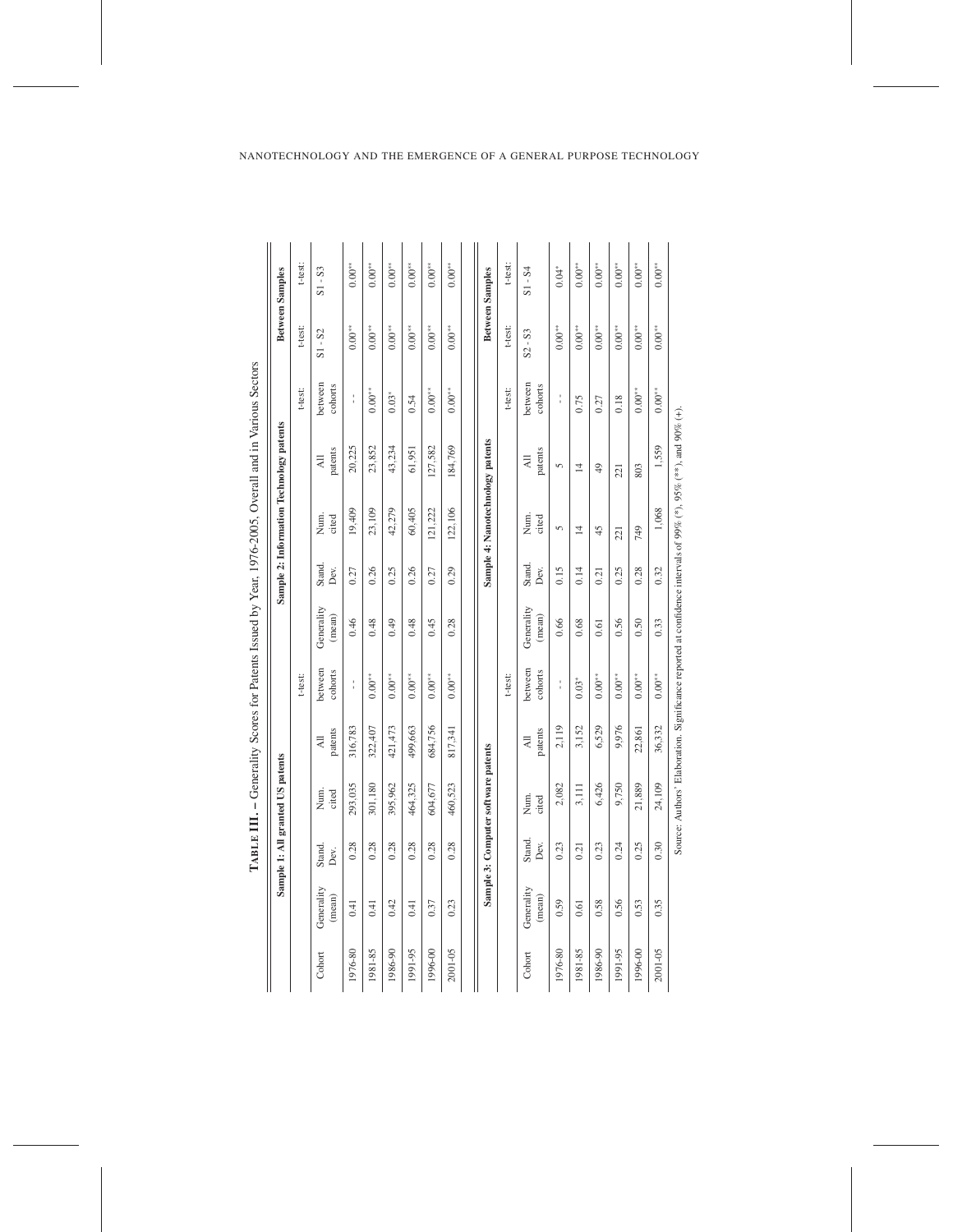|         |                      |                | Sample 5: Nanotechnology keyword patents |                           |                    |                                                                                                           |                | Sample 6: EPO-linked nanotechnology patents |                           |                    |             | <b>Between Samples</b> |
|---------|----------------------|----------------|------------------------------------------|---------------------------|--------------------|-----------------------------------------------------------------------------------------------------------|----------------|---------------------------------------------|---------------------------|--------------------|-------------|------------------------|
|         |                      |                |                                          |                           | t-test:            |                                                                                                           |                |                                             |                           | t-test:            | t-test:     | t-test:                |
| Cohort  | Generality<br>(mean) | Stand.<br>Dev. | Num.<br>cited                            | patents<br>$\overline{A}$ | between<br>cohorts | Generality<br>(mean)                                                                                      | Stand.<br>Dev. | Num.<br>cited                               | patents<br>₹              | between<br>cohorts | $S1 - S5$   | $S1 - S6$              |
| 1976-80 | 0.68                 | 0.17           | 4                                        | 4                         | ţ                  | 0.58                                                                                                      | 0.24           | 118                                         | 124                       | Î                  | $0.05*$     | $0.00**$               |
| 1981-85 | 0.70                 | 0.13           | $\overline{16}$                          | $\overline{16}$           | 0.76               | 0.54                                                                                                      | 0.26           | 183                                         | 187                       | 0.22               | $0.00**$    | $0.00***$              |
| 1986-90 | 0.57                 | 0.24           | 324                                      | 334                       | $0.03*$            | 0.58                                                                                                      | 0.23           | 832                                         | 847                       | $0.07 +$           | $0.00**$    | $0.00**$               |
| 1991-95 | 0.56                 | 0.25           | 1,971                                    | 2,017                     | 0.24               | 0.57                                                                                                      | 0.24           | 2,042                                       | 2,088                     | 0.34               | $0.00^{**}$ | $0.00***$              |
| 1996-00 | 0.50                 | 0.27           | 3,726                                    | 3,965                     | $0.00**$           | 0.50                                                                                                      | 0.27           | 3,536                                       | 3,761                     | $0.00**$           | $0.00^{**}$ | $0.00**$               |
| 2001-05 | 0.32                 | 0.31           | 4,111                                    | 6,675                     | $0.00**$           | 0.40                                                                                                      | 0.30           | 2,445                                       | 3,095                     | $0.00**$           | $0.00^{**}$ | $0.00**$               |
|         |                      |                | Sample 2: Information Technology patents |                           |                    |                                                                                                           |                | Sample 7: All nanotechnology patents        |                           |                    |             | <b>Between Samples</b> |
|         |                      |                |                                          |                           | t-test:            |                                                                                                           |                |                                             |                           | t-test:            | t-test:     | t-test:                |
| Cohort  | Generality<br>(mean) | Stand.<br>Dev. | Num.<br>cited                            | patents<br>$\overline{a}$ | between<br>cohorts | Generality<br>(mean)                                                                                      | Stand.<br>Dev. | Num.<br>cited                               | patents<br>$\overline{a}$ | between<br>cohorts | $S1 - ST$   | $S2 - S7$              |
| 1976-80 | 0.46                 | 0.27           | 19,409                                   | 20,225                    | $\frac{1}{1}$      | 0.58                                                                                                      | 0.24           | 123                                         | 129                       | Î                  | $0.00**$    | $0.00**$               |
| 1981-85 | 0.48                 | 0.26           | 23,109                                   | 23,852                    | $0.00^{**}$        | 0.55                                                                                                      | 0.25           | 197                                         | 201                       | 0.29               | $0.00^{**}$ | $0.00**$               |
| 1986-90 | 0.49                 | 0.25           | 42,279                                   | 43,234                    | $0.03*$            | 0.57                                                                                                      | 0.24           | 1,090                                       | 1,114                     | 0.30               | $0.00^{**}$ | $0.00**$               |
| 1991-95 | 0.48                 | 0.26           | 60,405                                   | 61,951                    | 0.54               | 0.55                                                                                                      | 0.25           | 3,538                                       | 3,627                     | $0.05*$            | $0.00**$    | $0.00**$               |
| 1996-00 | 0.45                 | 0.27           | 121,222                                  | 127,582                   | $0.00**$           | 0.49                                                                                                      | 0.27           | 6,513                                       | 6,950                     | $0.00^{\ast\ast}$  | $0.00^{**}$ | $0.00**$               |
| 2001-05 | 0.28                 | 0.29           | 22,106                                   | 184,769                   | $0.00^{**}$        | 0.34                                                                                                      | 0.30           | 5,988                                       | 9,058                     | $0.00**$           | $0.00**$    | $0.00**$               |
|         |                      |                | $\hat{t}$                                |                           |                    | Source: Authors' Elaboration. Significance reported at confidence intervals of 99% (*), 95% (**), and 90% |                |                                             |                           |                    |             |                        |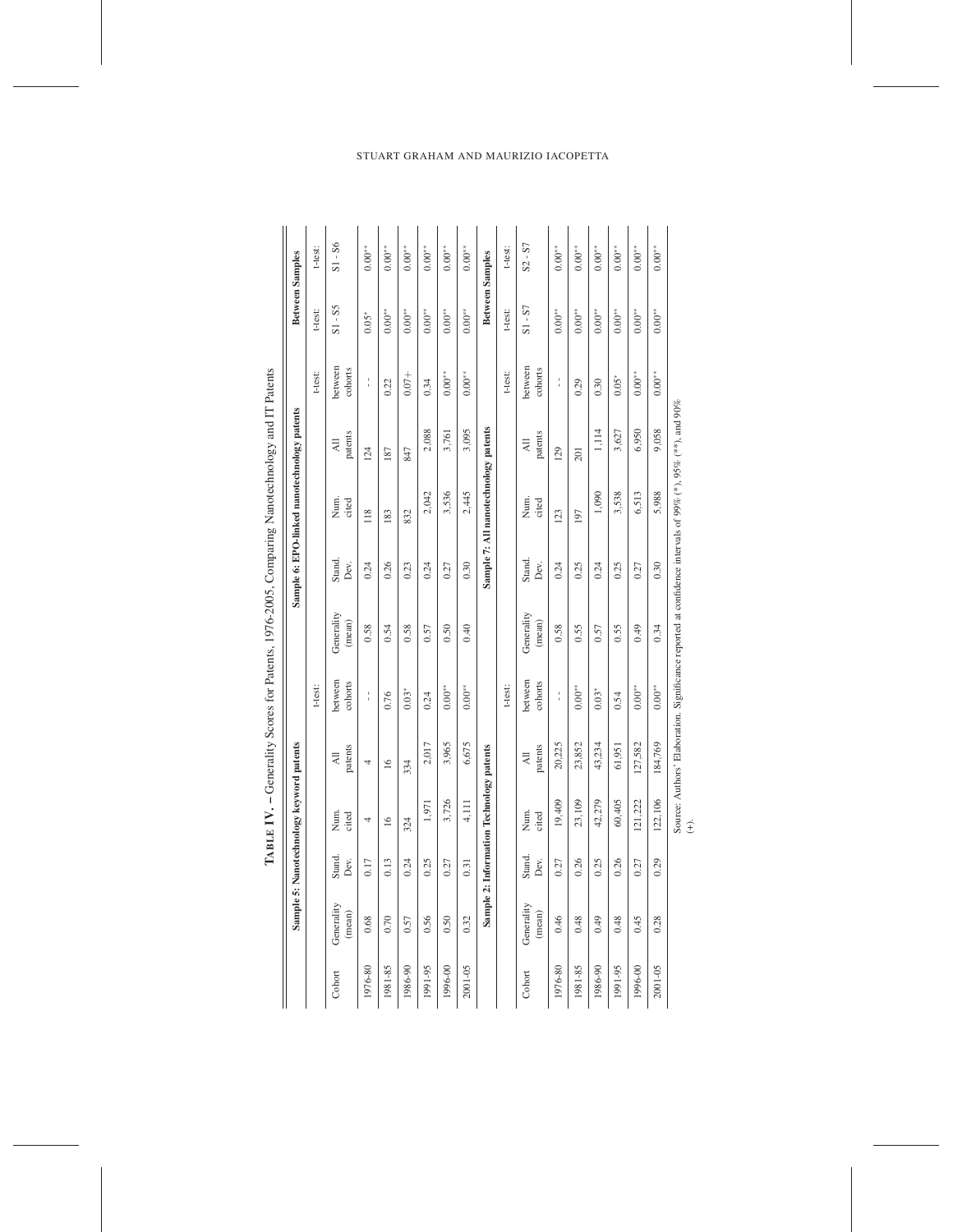significantly higher "generality" scores year on year than in the overall population suggests that these technologies are being adopted comparatively widely in the economy, and thus are examples of "pervasive" technologies. It is accordingly strong evidence for the existence of a GPT in these information technologies.

We extend this same analysis to nanotechnology patents, employing for the first time we are aware three different definitions of "nanotechnology" patents. TABLES III and IV produce the results of our analysis and the generality scores during 1976-2005 for patents selected by reference to the USPTO's experimental class 977 (Sample 4), the keyword reported in PORTER *et al.* [2008], (Sample 5), and the EPO's experimental class Y01N (Sample 6). The patents in Sample 6 are US-issued patents, connected through priority and family information to equivalent EPO-issued patents assigned to class Y01N. We find consistent results across all three definitions.

Generality scores for 1976-2005 irrespective of the definitional scheme we employ demonstrate that "nanotechnology" patents appear to share the characteristic of "pervasiveness" with IT patents. First, under all three definitions, nanotechnology patents are more "general" than patents as a whole (see TABLES III and IV between-sample tests of significance). Moreover, nanotechnology patents are by and large just as "general" as the patents selected to represent IT technologies (see TABLES III and IV between-sample tests of significance), and in fact appear more general.

In TABLE IV, we present the results of an analysis of patents in which the union of all the patents classified as "nanotechnology" under our three definitions (the union of samples 4, 5, and 6) is compared with those classified as "information technology" (Sample 2). TABLE IV reiterates the results of TABLE III, Sample 2 for comparative purposes. Tests for significance show that the combined nanotechnology sample (Sample 7) shows mean generality scores within each 5-year cohort significantly different from all patents, and also significantly higher than IT patents in all cohorts, with each difference being significant above the 99% confidence interval.

The generality scores presented in TABLE III and TABLE IV present strong evidence of the "pervasiveness" of nanotechnology patents, providing us with evidence that these technologies exhibit one of the necessary characteristics of a GPT. Not only do we show significantly higher generality scores year on year regardless of which of three different, although overlapping (see FIGURE 2), selection criteria we employ, but the generality scores we find for nanotechnology patents compare favorably with those of IT patents, a technology commonly considered a GPT. The trend for nanotechnology patents is strong and consistent: Nanotechnology patents offer evidence of the "pervasiveness" of this emerging technology.

# VII. Discussion

One serious limitation in using citation data to infer the flow of knowledge spillovers in a particular class of innovations is that both patenting activities and innovation activities may be only weakly correlated. If that is the case, one would tend to overestimate the pace of innovation in a field where for technical, legal, or economic reasons the tendency to patent an innovation is unusually pronounced relative to other fields. For instance, it may be that the remarkable rise of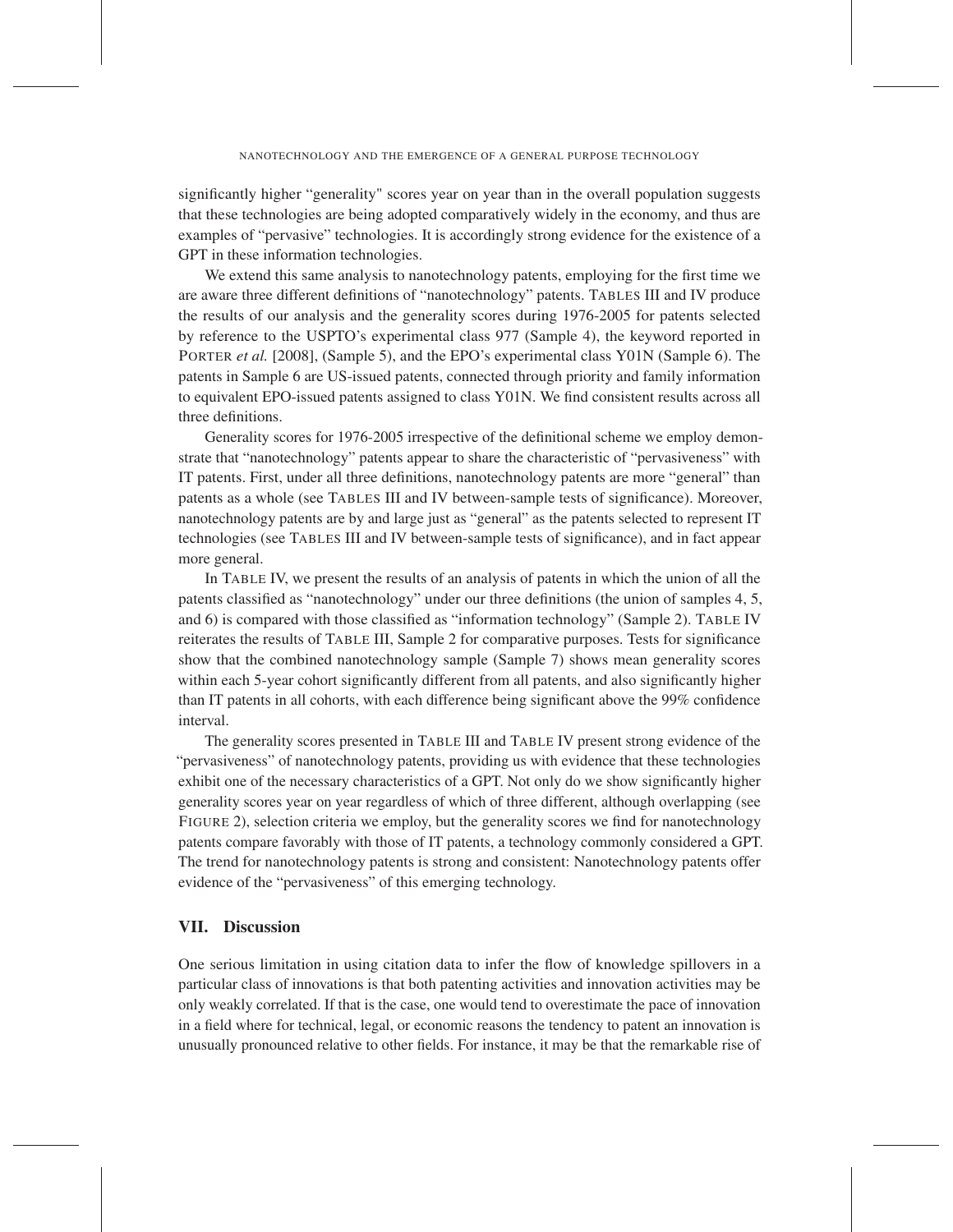electronic-related patenting since the 1970s may have outpaced the "actual' underlying rate of IT innovation. This issue has been raised in the literature, and some partial corrections have been offered. ADAMS and CLEMMONS [2006] for instance uncover the flow of basic research, the patentability of which is notoriously poor, by using data on R&D spending and on scientific publications.

We are left with a question after our analysis, however. To what extent are the conclusions of the previous three sections affected by the possible differential degrees of patenting across technological classes? We will argue that it is unlikely that the generality indices, or our convergence results, are affected by such a bias, but that our knowledge dissemination curves likely are affected. In addition we suggest that the position of the "actual" IT-knowledge dissemination curves are likely to be below the ones we plotted (in FIG. 6 and 7), but in all likelihood not below the ones plotted for combustion engines (FIG. 8 and 9).

The generality index measures the degree of technology-class dispersion in forward citations of any given patent. By construction this measure does not depend on the absolute number of citations received by a patent. Imagine that there are only two classes of patents, *i* and *j*, and we are interested in computing the generality index of patents A and B, each of which are cited 100 and 200 times by later-issuing patents, respectively. Assume that patent A is cited 20 and 80 times in class *i* and *j*, and that patent B is cited 40 and 160 times (the order between *i* and *j* does not matter). In either case the generality index would be identical (in this case, 0.42).

The suggestion that there has been a tendency for knowledge to converge in the second part of the 1990s (and that no such a pattern was identifiable for the first part of the decade) was based on a "first-difference' argument, which is therefore immune from any concern over the number of patents being issued and assigned into any particular patent class. Specifically, convergence was inferred from observing that for most of the technological classes in the second part of the 1990s, the percentage of intra-class citation was lower than in the first part of the decade. In terms of FIGURE 11, this observation suggests that most technology classes lay below the 45 degree line. In truth, the wide variation of points along the 45 degree line–aligning roughly from 0.3 to 0.8 on each axis–may be in fact due to the different degree of patentability across technological fields (but that information was not used for the convergence result).

Such is not the case when we consider the KDC discussed in Section 4. We observed that the information technology KDC (at the top percentile) was approximately an order of magnitude higher than was the corresponding nanotechnology KDC. It remains for us to comment upon what part of this gap, if any, can be explained by some unusually high degree of patentability among IT innovations. Our answer consists of two parts. First we present data that support the contention that IT is not a field showing unusually intense patenting activity. Secondly, we propose a way to make an educated guess about the patentability bias.

First, we point to evidence reported in the Carnegie-Mellon Survey (CMS) on appropriability conditions in the US (see COHEN, NELSON, and WALSH [2000]). The CMS presents evidence that patenting in IT has not outpaced industry averages during the mid-1990s. Reporting the share of process- and product-innovations patented by firms, they show the rates in the electronic component, semiconductor, and computing industries were each lower than the average of all surveyed industries.

This observation is supported by data compiled in TABLE V, which represent the seven WIPO patent classes (IPC) into which US patents have been most frequently assigned since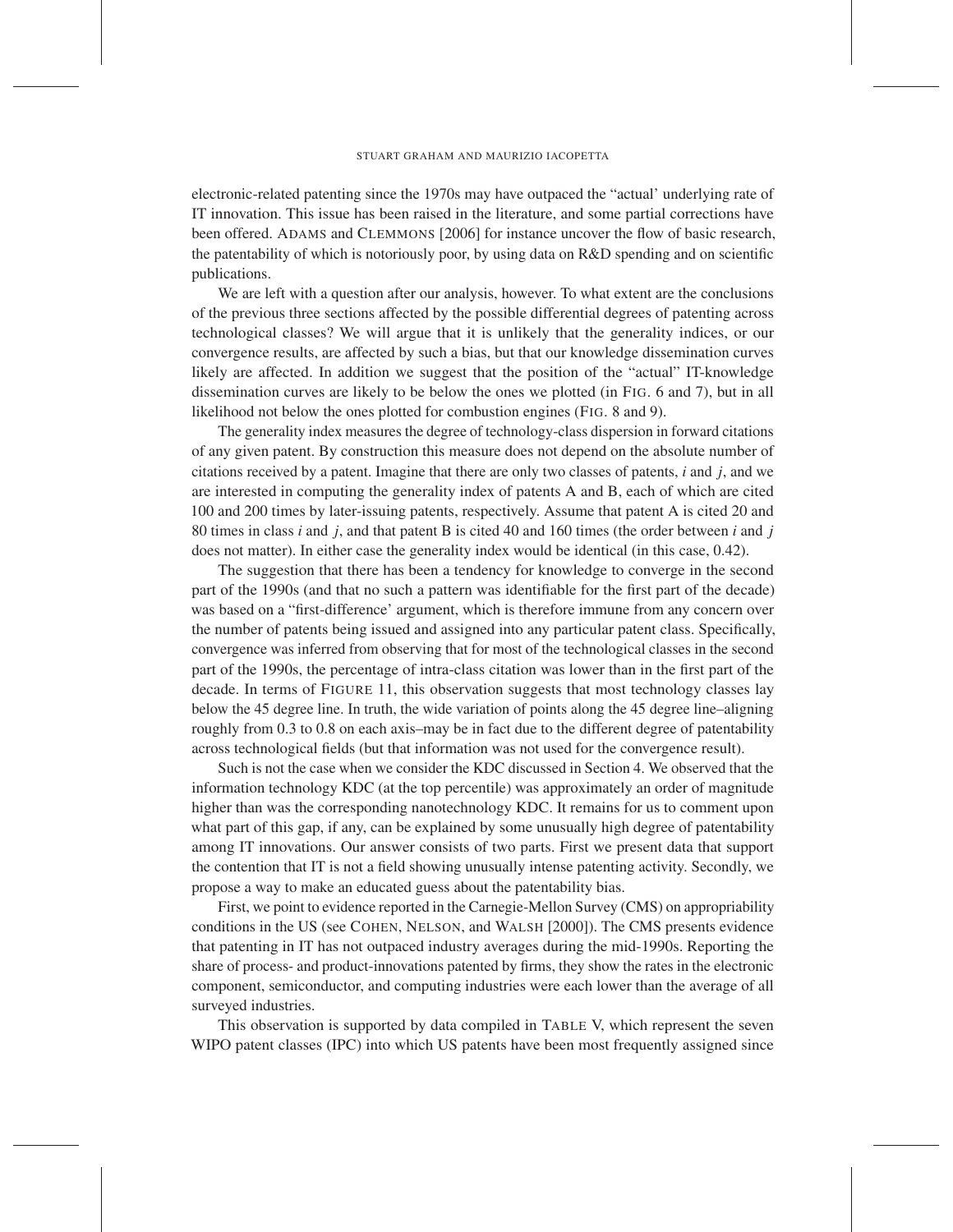| Patent Class (3-digit) | Description                                         | Frequency | Position on Lorenz Curve |
|------------------------|-----------------------------------------------------|-----------|--------------------------|
| H <sub>01</sub>        | Basic electric elements                             | 199.902   | 1.00                     |
| A61                    | Medical or veterinary science; hygiene              | 185,990   | 0.92                     |
| G <sub>01</sub>        | Measuring; testing                                  | 141.258   | 0.85                     |
| G06                    | computing; calculating; counting                    | 116,985   | 0.80                     |
| H <sub>04</sub>        | Electric communication technique                    | 112,402   | 0.75                     |
| CO7                    | Organic chemistry                                   | 109,662   | 0.71                     |
| <b>B65</b>             | Conveying; packing; storing; handling thin material | 94,912    | 0.67                     |

TABLE V. – Most Frequent 3-Digit International Patent Classes Assigned to US Patents 1975-2002

Source: Authors' Elaboration

the mid-1970s. These classes account for about 1/3 of all US patenting during this time period. Although two of these classes (G01 and G06) are associated with IT inventions, neither of these two are ranked at the very top. The number of patents assigned into these categories is of similar magnitude to those assigned into chemistry, packaging, electricity, drugs and medical equipment.

Although IT appears from this evidence to not be patented more than other technological fields, the potential bias of ease-of-patentability is worth considering. GRAHAM and VISHNUB-HAKAT [2013] find that US patents sampled on a broad definition of "software" (filtering on IT which may have software included) do not fare better in the examination or appeal phases at the USPTO than do the patents of other technologies. And while we may be concerned that ease-of-patentability may affect all the most-frequented patent classes simultaneously, the growth accounting literature provides valuable numerical information to clarify the issue. Several authors have argued that the post-1995 productivity revival in the US and in other advanced countries is in great part attributable not so much to the spread of computers but to productivity gains attributable to the IT industry.26 There are no studies that point to advances in drugs or chemicals or packaging as being the main driver of the remarkable surge seen in productivity. Hence, if productivity is correlated with the "value" of new ideas, it is reasonable to conclude that ideas in the IT area are not disproportionately patented relative to other technology classes.

Even if we accept that some bias towards excess patentability may exist, our data fortunately give us a reliable upper-bound of what such a bias may be. An inspection of Figures 10 and 11 reveals that the lowest values of the intra-class citation ratio are associated with patent class B32 (layered products) and B05 (spraying apparatus), each with a value of about 0.4. Presumably neither of these two classes is related to information technologies—and neither are listed in common definitional schemes for IT. In fact, the electronic classes with the highest self-citation ratios are G03, G06, and G11, each scoring roughly between 0.65 and 8. These are all "electronics" classes and, because of the high self-citation rate refer to like-classed patents about twice as often as do patents assigned in the other non-electronics categories.

We believe accordingly that it is likely that part of the difference between these two groups is accounted for by a genuine difference in the value of the underlying knowledge. Moreover, we believe that individuals inventing new spraying apparatus (class B05) are more likely to incorporate IT-related knowledge (whether fixed in a patent or not) than is an IT-engineer likely to use knowledge developed for spraying apparatus in a new device or piece of software. If by a

<sup>26.</sup> Robert Gordon is an advocate of this view. See for instance GORDON [2000; 2003].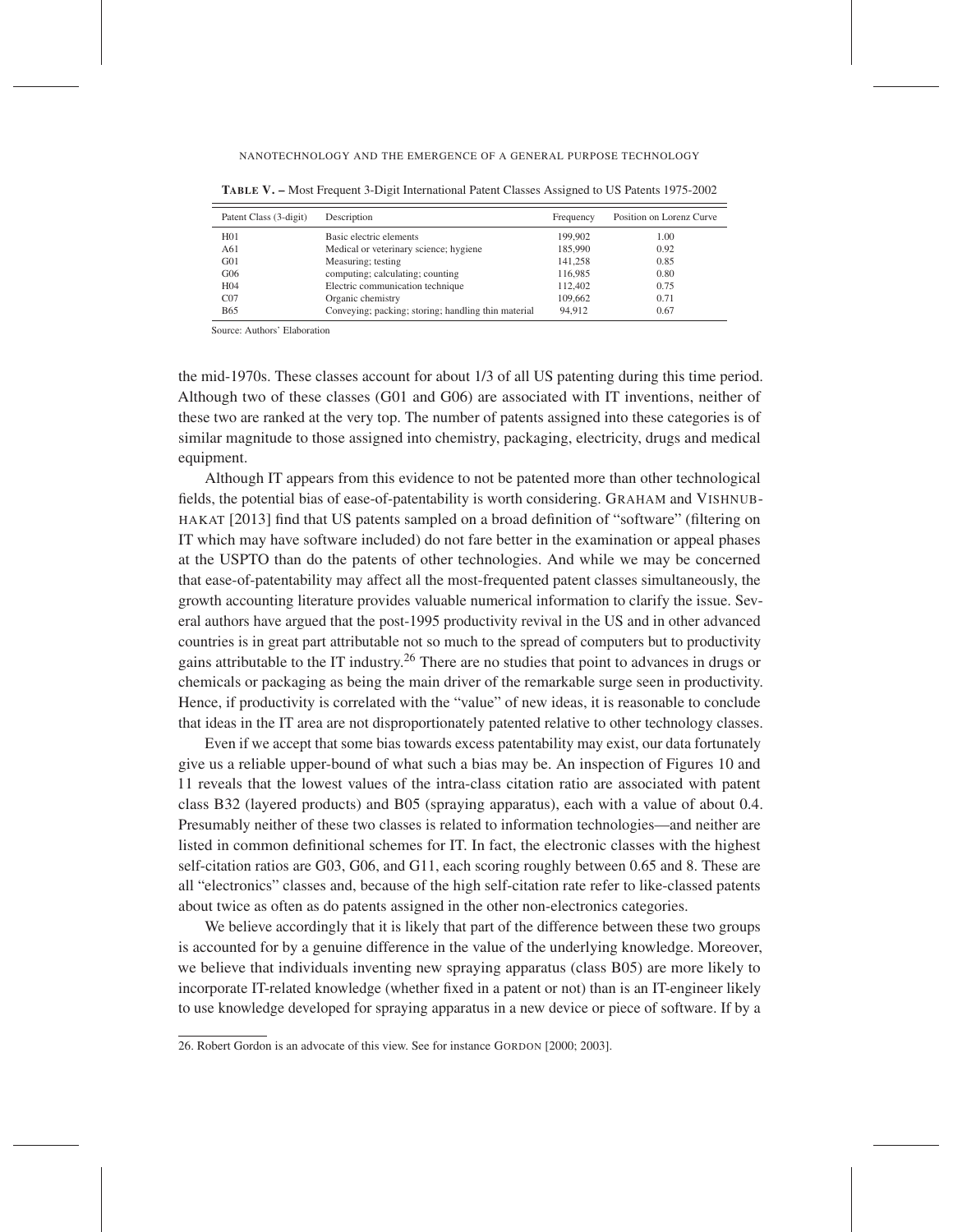rule of thumb we say conservatively that only half of the difference is due to the patentability bias, then it is fair to conclude that the position of the "real" IT Knowledge Dissemination Curve is at most 25% lower than the ones we depict in Figures 6 and 7. We can therefore suggest with confidence, even after such a downward correction, a substantial gap between the IT and nanotechnology KDCs would remain.

# VIII. Summary and Conclusion

In this article, we have examined the existing literature, and applied where appropriate its teaching on GPTs to the emerging nanotechnology area. As stated, GPTs drive the expansion of the technological frontier in modern economies, and eventually improve standards of living in the long run. In this context, we asked ourselves whether evidence is now sufficiently strong to argue that nanotechnology ought to be admitted to the club of GPTs. Any such determination has important policy ramifications, especially since GPTs are believed to be the prime-movers of long-run productivity waves.

In contrast to most known examples of GPTs found in the literature, such as steam engines, electricity, and ICTs, the specialized literature we surveyed does not suggest an obvious aspect of nanotechnology that can be labeled as a "generic function," such as the rotary motion for motors or the transistorized binary logic for microelectronics. However, by using steel as an historical example, we argued that this feature should not be an exclusion factor, for it does not appear particularly relevant and it is not readily testable with economic data.

We instead offer contributions in methods, data, and results to the current debate over GPTs generally, and nanotechnology in particular. We test for two of the three main defining features of a GPT: "pervasiveness" and an increased likelihood to spawn downstream innovations, i.e. "spawning." Following the lead of HALL and TRAJTENBERG [2004] we employ data on US patents and patent citations to build "generality" indices, finding evidence of a consistent and strong "pervasiveness" in nanotechnology innovations.

Moreover, in order to give a quantitative content to the concept of innovation "spawning," we exploited the alternative classification possibilities offered by the USPTO, WIPO and the EPO in nanotechnology patenting. We employed these data to quantify the intensity and direction of "knowledge spillovers" flowing from patented nanotechnology inventions to patented inventions in other fields, and compared these with the spillovers we observed for information technologies and combustion-engine inventions. By applying a methodological advance – namely the knowledge dissemination curve – we obtained evidence that nanotechnology knowledge spillovers appear to be more uniformly distributed across technological classes, are less intensive, and have a much more pronounced time trend than those obtained for our other focal technologies. In other words, nanotechnology appears to be following an S-shaped technology development pattern, and to be positioned somewhere prior to the inflexion point. We leave it to further research to verify whether this "uniformity" feature of nanotechnology across technological field will persist in the subsequent phases of diffusion. If it does, and the amount of knowledge spillover continues to rise apace, we will likely before long see the results in some hard economic data, such as in the productivity and investment numbers.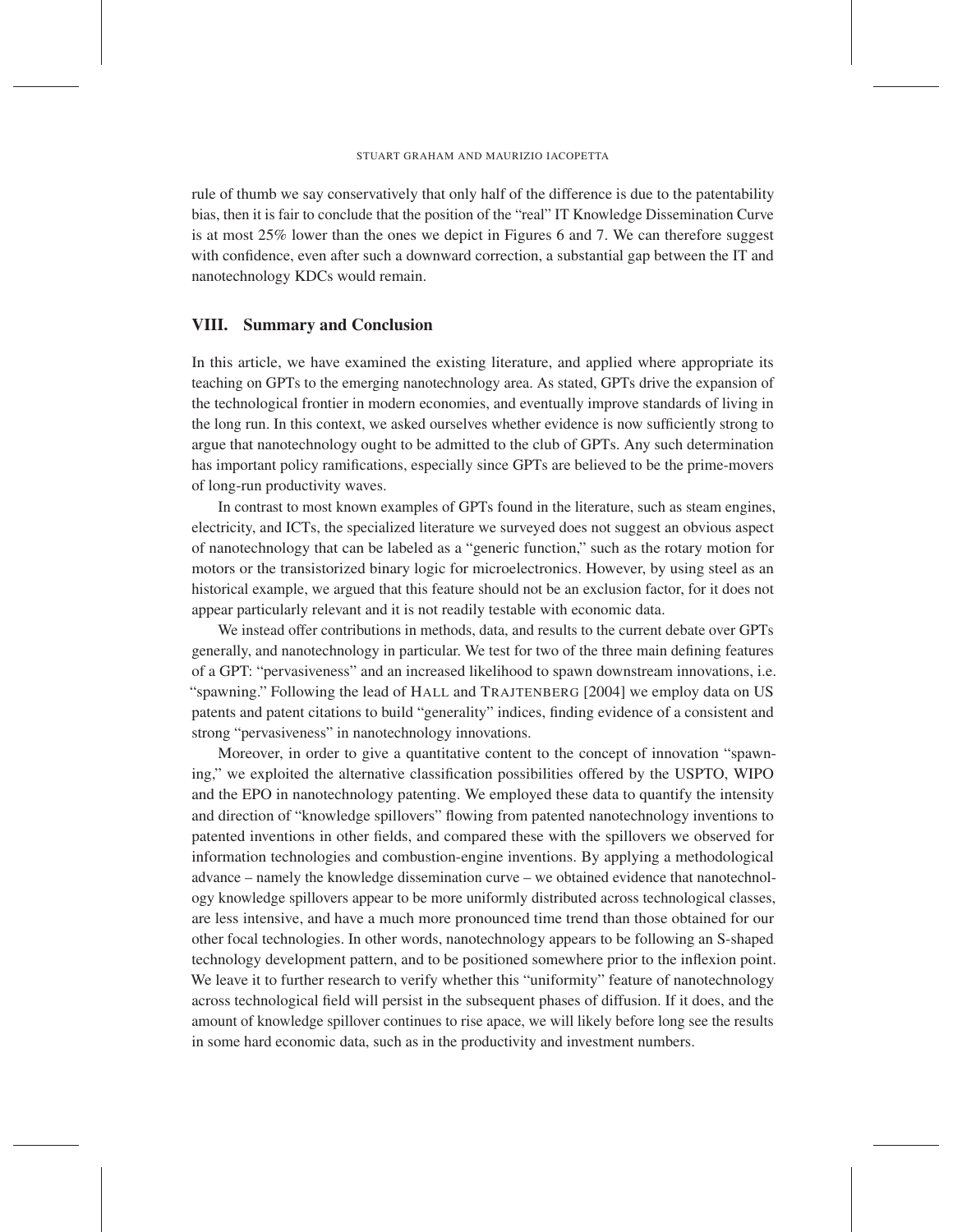#### **ACKNOWLEDGEMENTS**

The authors contributed equally to this work. We would like to thank Richard Freeman, Phil Shapira, Jan Youtie, Lynne Zucker and several anonymous reviewers, as well as participants at the NBER-NSF Nanotechnology and Nanoindicators Conference held in May, 2008. This research was supported by the National Science Foundation under grants NSF NSEC CNS SES #0531194 and NSF NSEC CNS SES #0531146. Graham also acknowledges support from the Ewing Marion Kauffman Foundation. All opinions, mistakes, and omissions are the sole responsibility of the authors.

> *Correspondence: Stuart Graham Georgia Institute of Technology Scheller College of Business 800 West Peachtree Street, Atlanta, GA 30308, USA stuart.graham@scheller.gatech.edu Tel: 404 385 0953.*

*Maurizio Iacopetta OFCE, Sciences-Po, and SKEMA Business School 60 rue Dostoievski, BP 085, 06902 Sophia Antipolis, France maurizio.iacopetta@skema.edu Tel : +33 (0)4 93 95 45 20.*

# References

ADAMS, J. D., and J. R. CLEMMONS (2006): *Science and Industry: Tracing the Flow of Basic Through Manufacturing and Trade*. National Bureau of Economic Research, Working Paper No. 12459. [13, 28]

AGHION, P., and P. HOWITT (1992): "A Model of Growth Through Creative Destruction," *Econometrica*, 60, 323-351. [8]

ALBERTS, D., and D. PAPP (1997): *The Information Age: An Anthology on Its Impact and Consequences*. Ed. by D. Alberts, and D. Papp. Washington: Department of Defense CCRP Publication Series. [7]

ALCACER, J., and M. GITTELMAN (2006): "Patent Citations as a Measure of Knowledge Flows: The Influence of Examiner Citations," *Review of Economics and Statistics*, 88, 774-779. [13]

ARNOLD, W. (1995): "The SIA Lithography Roadmap," [11]

ATACK, J., F. BATEMAN, and R. MARGO (2008): "Steam Power, Establishment Size and Labor Productivity Growth in Nineteenth Century American Manufacturing," *Explorations in Economic History*, 45, 185-198. [12]

ATKINSON, A. B. (1970): "On the Measurement of Inequality," *Journal of Economic Theory*, 2, 244-263. [15]

BARRO, R. J., and X. SALA-I-MARTIN (2004): *Economic Growth*. 2nd ed., New York: McGraw-Hill. [5]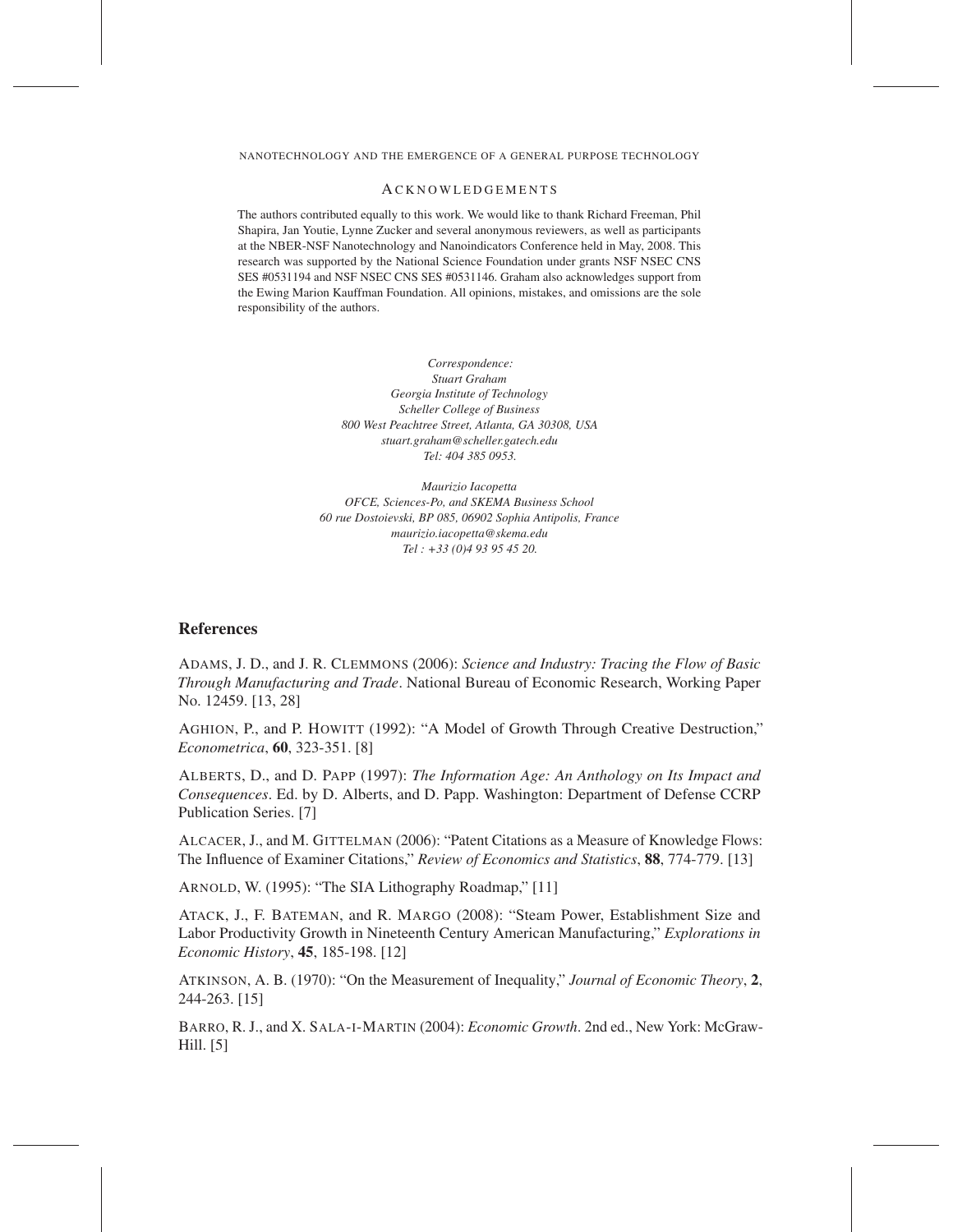BASU, S., and J. FERNALD (2008): "Information and Communications Technology As a General Purpose Technology: Evidence from U.S. Industry Data," *Federal Reserve Bank of San Francisco Economic Review*, 1-15. [9, 12]

BRESNAHAN, T., and M. TRAJTENBERG (1992): *General Purpose Technologies: Engine of Growth?* National Bureau of Economic Research, Working Paper No. 4148. [5, 8, 17]

BRESNAHAN, T., and M. TRAJTENBERG (1995): "General Purpose Technologies: Engine of Growth?," *Journal of Econometrics*, 65, 83-108. [5, 6, 11]

BUNNELL, T. (2003): *Malaysia, Modernity and the Multimedia Corridor: A Critical Geography of Intelligent Landscapes*. Routledge Pacific Rim Geographies. London: Routledge. [6]

COHEN, W., R. NELSON, and J. WALSH (2000): *Protecting Their Intellectual Assets: Appropriability Conditions and Why U.S. Manufacturing Firms Patent (or Not)*. National Bureau of Economic Research, Working Paper No. 7552. [28]

CRAFTS, N. (2004): "Steam As a General Purpose Technology: A Growth Accounting Perspective," *Economic Journal*, 114, 338-351. [12]

DAVID, P. A. (1990): "The Dynamo and the Computer: A Historical Perspective on the Modern Productivity Paradox," *American Economic Review, Papers and Proceedings*, 80, 355-361. [9]

FELDMAN, M., and J. YOON (2012): "An Empirical Test for General Purpose Technology: an Examination of the Cohen-Boyer rDNA Technology," *Industrial and Corporate Change*, 21, 249-275. [6]

FREEMAN, C., and L. SOETE (1997): *The Economics of Industrial Innovation. 3rd ed.* Cambridge, MA: MIT Press. [7]

GORDON, R. (2000): *Does the 'New Economy' Measure up to the Great Inventions of the Past?* National Bureau of Economic Research, Working Paper No. 7833. [29]

GORDON, R. (2003): *Hi-Tech Innovation and Productivity Growth: Does Supply Create Its Own Demand?* National Bureau of Economic Research, Working Paper No. 9437. [29]

GORT, M., and S. KLEPPER (1982): "Time Paths in the Diffusion of Product Innovations," *Economic Journal*, 92, 630-653. [10]

GRAHAM, S. (2006): *The Determinants of Patentees' Use of 'Continuation' Applications in the United States Patent and Trademark Office, 1980-99*. In: *Intellectual Property Rights: Innovation, Governance and the Institutional Environment*. Ed. by B. Andersen. Northampton, MA: Edward Elgar. [14]

GRAHAM, S., and D. C. MOWERY (2003): *Intellectual Property Protection in the Software Industry*. In: *Patents in the Knowledge-Based Economy: Proceedings of the Science, Technology and Economic Policy Board*. Ed. by W. Cohen, and S. Merrill. Washington: National Academies Press. [13]

GRAHAM, S., and D. C. MOWERY (2004): "Submarines in Software? Continuations in U.S. Software Patenting in the 1980s and 1990s," *Economics of Innovation and New Technology*, 13, 417-442. [14]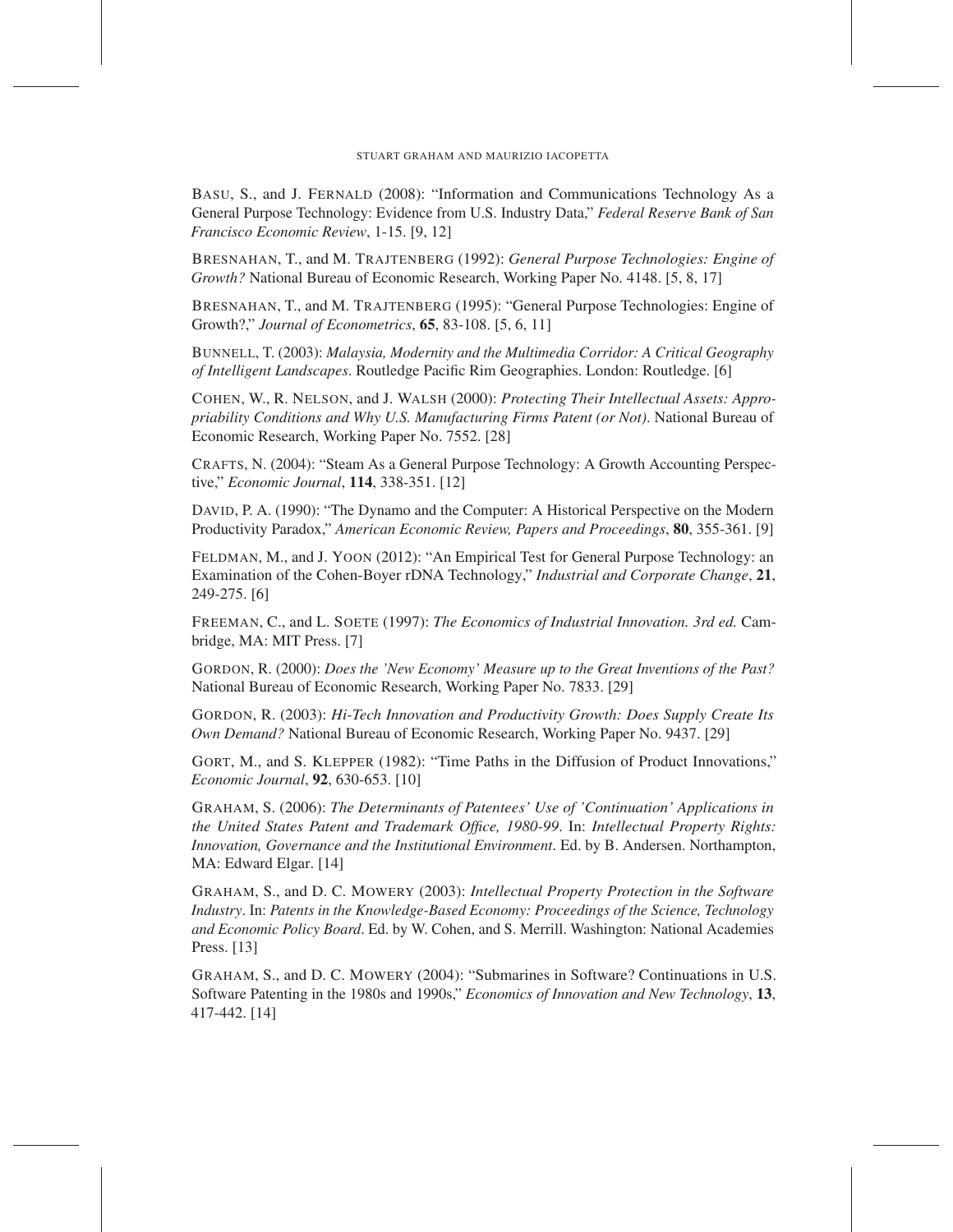GRAHAM, S., and D. C. MOWERY (2005): *Software Patents: Good News or Bad News?* In: *Intellectual Property Rights in Frontier Industries: Software and Biotechnology*. Ed. by R. Hahn. Washington: AEI-Brookings. [24]

GRAHAM, S., and S. VISHNUBHAKAT (2013): "Of Smart Phone Wars and Software Patents," *Journal of Economic Perspectives*, 27, 67-86. [29]

GRODAL, S., and G. THOMA (2009): *Cross Pollination in Science and Technology: The Emergence of the Nanobio Subfield*. Social Science Research Network, Working Paper No. 1394375. [21]

HALL, B. H. (2005): "Exploring the Patent Explosion," *Journal of Technology Transfer*, 30, 35-48. [24]

HALL, B. H., A. JAFFE, and M. TRAJTENBERG (2005): "Market Value and Patent Citations," *Rand Journal of Economics*, 36, 16-38. [13]

HALL, B. H., and M. TRAJTENBERG (2004): *Uncovering GPTS with Patent Data*. National Bureau of Economic Research, Working Paper No. 10901. [6, 9, 23, 30]

HARHOFF, D., M. SHERER, and K. VOPEL (2003): "Citations, Family Size and, Opposition and the Value of Patent Rights-Evidence from Germany," *Research Policy*, 32, 1343-1363. [13]

HARRIOTT, L. (2001): "Limits of Lithography," *Proceedings of the IEEE*, 89, 366-374. [11]

HELPMAN, E. (1998): *General Purpose Technologies and Economic Growth*. Ed. by E. Helpman. Cambridge, MA: MIT Press. [5]

HELPMAN, E., and M. TRAJTENBERG (1998): *A Time to Sow and a Time to Reap: Growth Based on General Purpose Technologies*. In: *General Purpose Technologies and Economic Growth*. Ed. by E. Helpman. Cambridge, MA: MIT Press. [8]

HOMBURG, E., A. S. TRAVIS, and H. G. SCHRÖTER (1998): *The Chemical Industry in Europe, 1850-1914: Industrial Growth, Pollution, and Professionalization*. New York: Kluwer Academic Publishers. [9]

JOVANOVIC, B., and R. ROB (1990): "Long Waves and Short Wave: Growth Through Intensive and Extensive Search," *Econometrica*, 58, 1391-1409. [8]

JOVANOVIC, B., and P. L. ROUSSEAU (2005): *General Purpose Technologies*. In: *Handbook of Economic Growth*. Ed. by P. Aghion, and S. Durlauf. Amsterdam: North Holland. [7, 10, 17, 21]

KANELLOS, M. (2005): *AMD's 65 Nano Question Solved: It's a Second Half Thing*. CNET News. [12]

KANELLOS, M. (2006): *Intel Shows Test Chips Made on Future Processes*. CNET News. [12]

KIM, S. (2005): "Industrialization and Urbanization: Did the Steam Engine Contribute to the Growth of Cities in the United States?," *Explorations in Economic History*, 42, 586-598. [12]

KLENOW, P. J., and A. RODRIGUEZ-CLARE (2005): *Externalities and Growth*. In: *Handbook of Economic Growth*. Ed. by P. Aghion, and S. Durlauf. Amsterdam: North Holland. [6]

KONDRATIEV, N. D. (1935): "The Long Waves in Economic Life," *Review of Economic Statistics*, 17, 105-115. [7]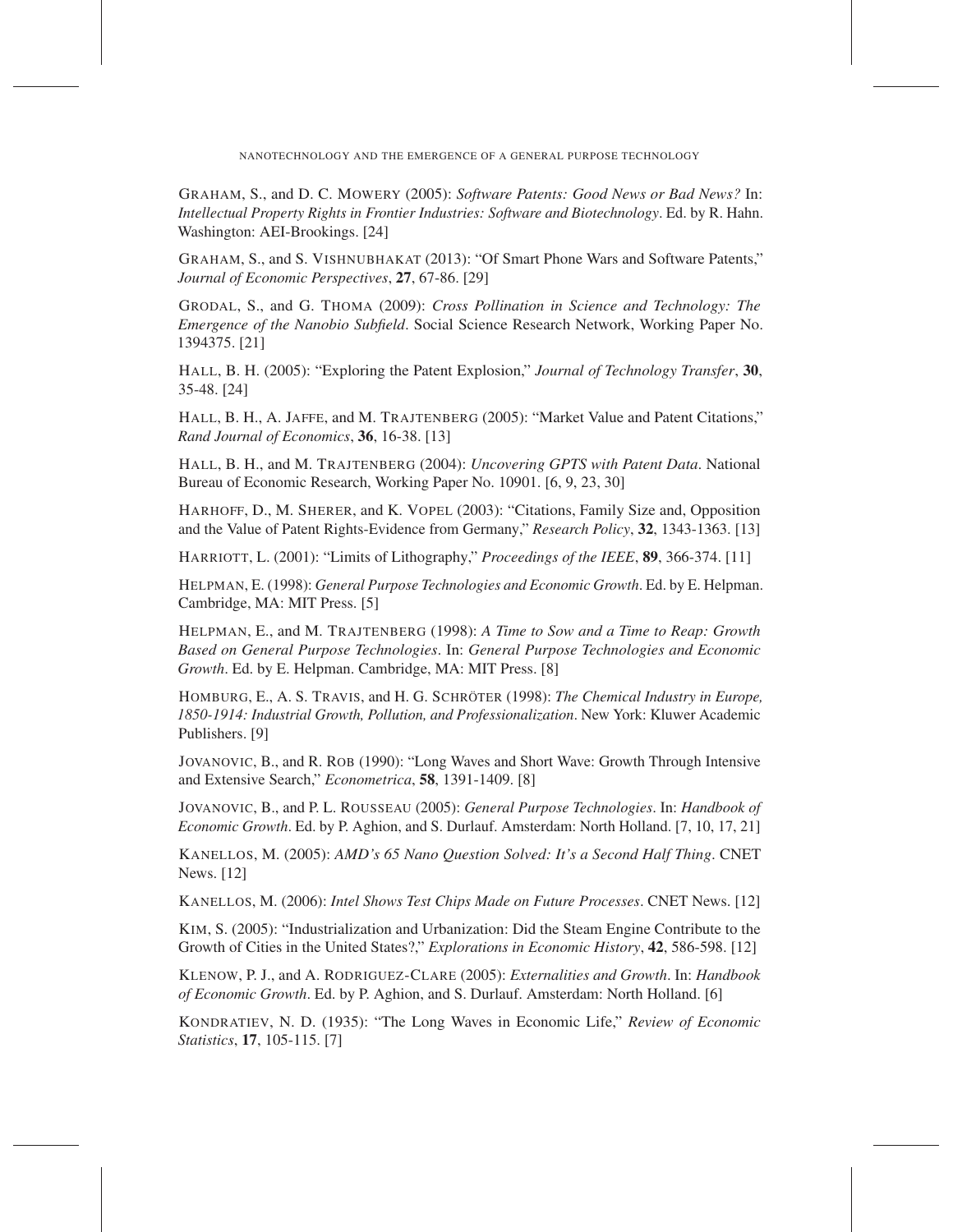KOSTOFF, R., J. STUMP, D. JOHNSON, J. MURDAY, C. LAU, and W. TOLLES (2006): "The Structure and Infrastructure of Global Nanotechnology Literature," *Journal of Nanoparticle Research*, 8, 301-321. [11]

LANDES, D. S. (1969): *The Unbound Prometheus: Technological Change and Industrial Development in Western Europe from 1759 to the Present*. Cambridge, UK: Cambridge University Press. [7, 9, 10, 13]

LIPSEY, R. G., C. T. BEKAR, and K. I. CARLAW (1998): *What Requires an Explanation*. In: *General Purpose Technologies and Economic Growth*. Ed. by E. Helpman. Cambridge, MA: MIT Press. [11]

LIPSEY, R. G., K. I. CARLAW, and C. T. BEKAR (2006): *Economic Transformations: General Purpose Technologies and Long-Term Economic Growth*. Oxford, UK: Oxford University Press. [9]

LIU, M., and S. CHEN (2003): *International R&D Deployment and Locational Advantage: A Case Study of Taiwan*. National Bureau of Economic Research, Working Paper No. 10169. [6]

LUCAS, R. E. J. (2002): *Lectures on Economic Growth*. Cambridge, MA: Harvard University Press. [6]

LUX RESEARCH (2006): *The Nanotech Report*. New York: Lux Research. [11, 12]

MEYER, M. (2007): "What Do We Know About Innovation in Nanotechnology? Some Propositions about an Emerging Field between Hype and Path-Dependency," *Scientometrics*, 70, 779-810. [12]

MOORE, G. E. (1975): "Progress in Digital Integrated Electronics," *Technical Digest, Proceedings, IEEE International Electron Devices Meeting*, 21, 11-13. [11]

MOSER, P. (2005): "How Do Patent Laws Influence Innovation? Evidence from Nineteenth-Century World's Fairs," *American Economic Review*, 95, 1214-1236. [9]

MOSER, P., and T. NICHOLAS (2004): "Was Electricity a General Purpose Technology? Evidence from Historical Patent Citations," *American Economic Review, Papers and Proceedings*, 94, 388-394. [6, 7, 9]

PALMBERG, C., and T. NIKULAINEN (2006): *Industrial Renewal and Growth Through Nanotechnology?* Research Institute of the Finnish Economy, Discussion Paper No. 1020. [6]

PORTER, A. L., J. YOUTIE, P. SHAPIRA, and D. J. SHOENBECK (2008): "Refining Search Terms for Nanotechnology," *Journal of Nanoparticle Research*, 10, 715-728. [7, 14, 27]

ROCO, M. (2004): "Nanoscale Science and Engineering: Unifying and Transforming Tools," *AIChE Journal*, 50, 890-897. [12]

ROCO, M. (2005): "International Perspective on Government Nanotechnology Funding in 2005," *Journal of Nanoparticle Research*, 7, 707-712. [12]

ROMER, P. M. (1986): "Increasing Returns and Long-Run Growth," *Journal of Political Economy*, 94, 1002-1037. [8]